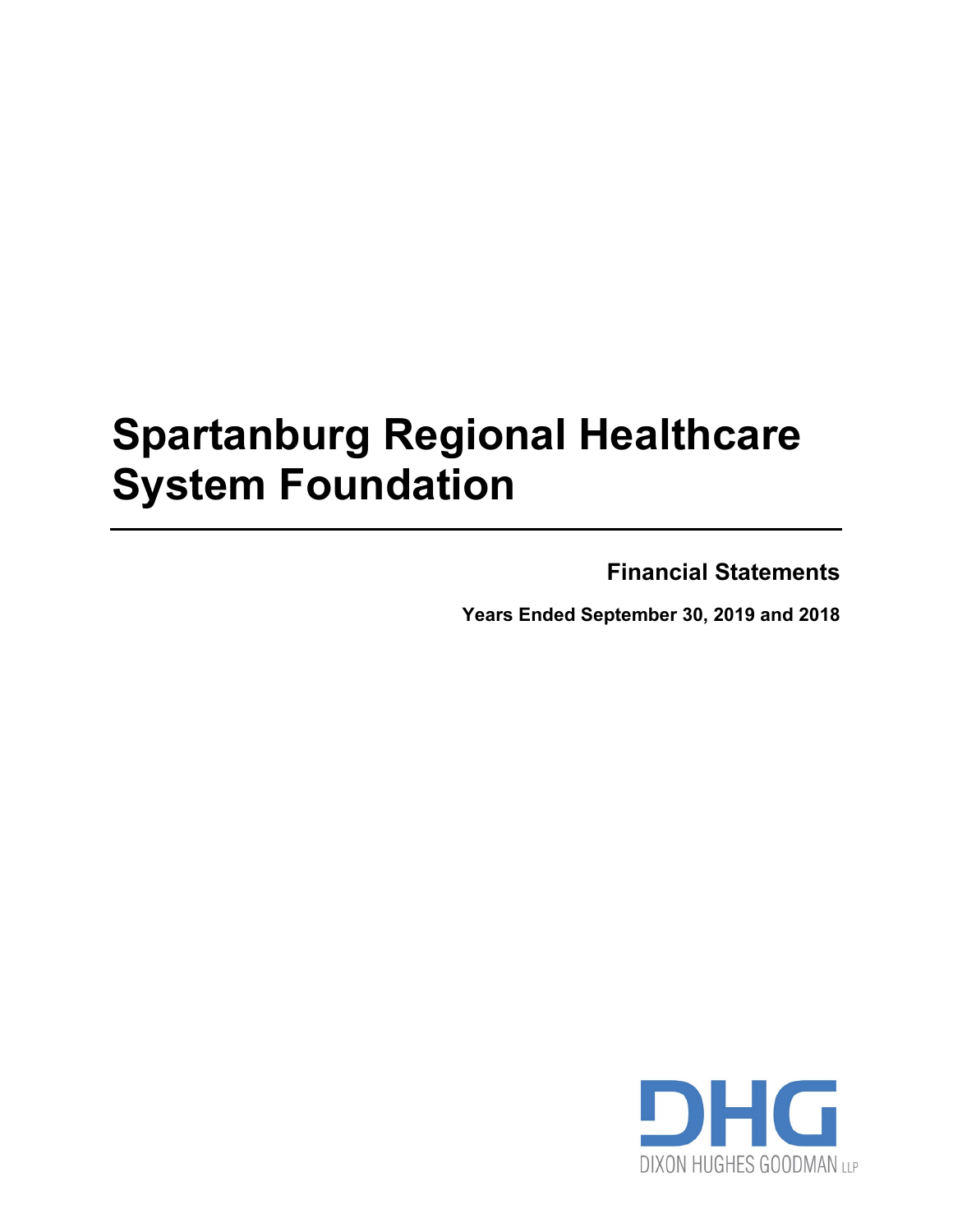## **Table of Contents**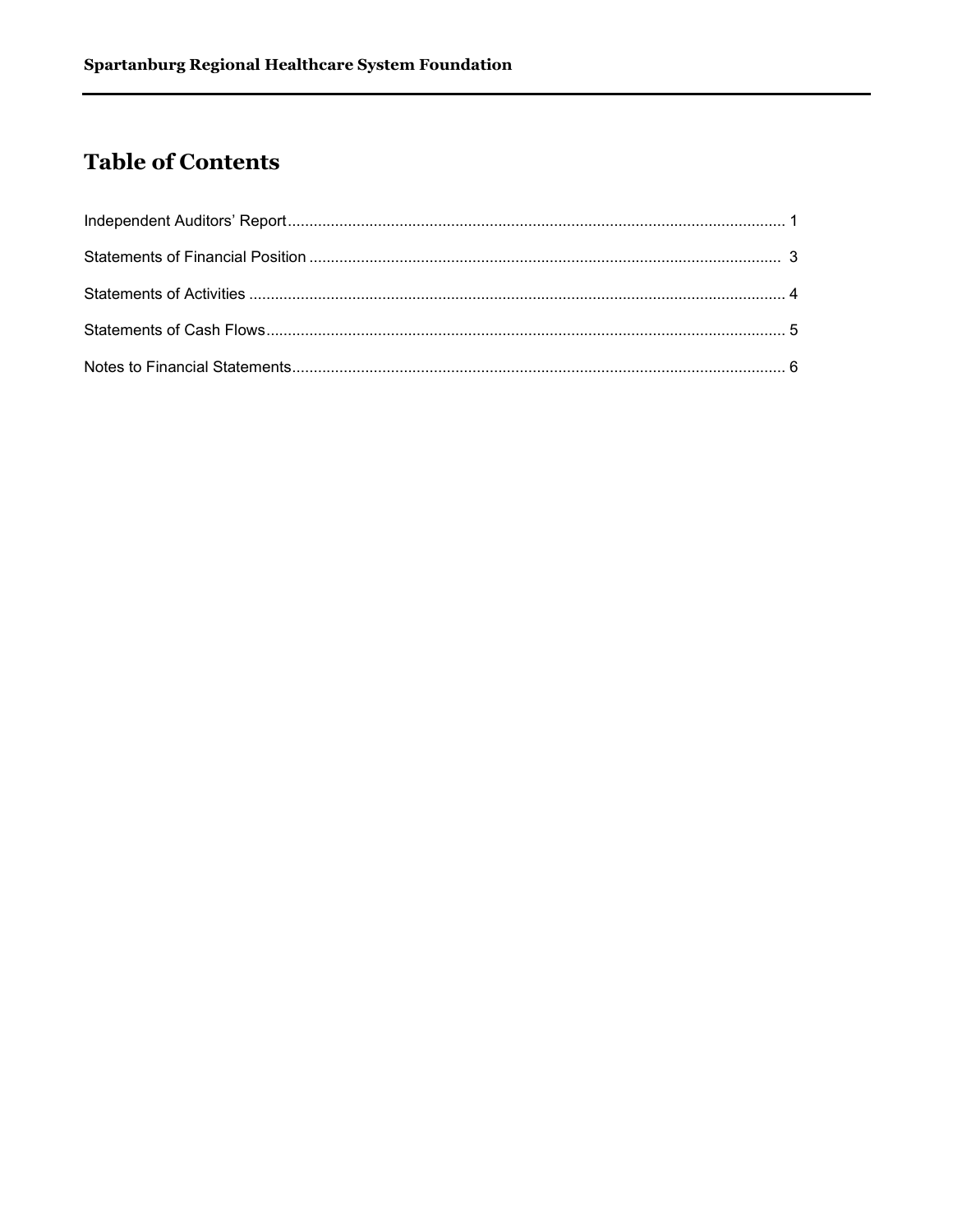

## **Independent Auditors' Report**

Board of Trustees Spartanburg Regional Healthcare System Foundation Spartanburg, South Carolina

We have audited the accompanying financial statements of Spartanburg Regional Healthcare System Foundation (the "Foundation"), which comprise the statements of financial position as of September 30, 2019 and 2018, and the related statements of activities and cash flows for the years then ended, and the related notes to the financial statements.

#### *Management's Responsibility for the Financial Statements*

Management is responsible for the preparation and fair presentation of these financial statements in accordance with accounting principles generally accepted in the United States of America; this includes the design, implementation, and maintenance of internal control relevant to the preparation and fair presentation of financial statements that are free from material misstatement, whether due to fraud or error.

#### *Auditors' Responsibility*

Our responsibility is to express an opinion on these financial statements based on our audits. We conducted our audits in accordance with auditing standards generally accepted in the United States of America. Those standards require that we plan and perform the audits to obtain reasonable assurance about whether the financial statements are free from material misstatement.

An audit involves performing procedures to obtain audit evidence about the amounts and disclosures in the financial statements. The procedures selected depend on the auditors' judgment, including the assessment of the risks of material misstatement of the financial statements, whether due to fraud or error. In making those risk assessments, the auditor considers internal control relevant to the entity's preparation and fair presentation of the financial statements in order to design audit procedures that are appropriate in the circumstances, but not for the purpose of expressing an opinion on the effectiveness of the entity's internal control. Accordingly, we express no such opinion. An audit also includes evaluating the appropriateness of accounting policies used and the reasonableness of significant accounting estimates made by management, as well as evaluating the overall presentation of the financial statements.

We believe that the audit evidence we have obtained is sufficient and appropriate to provide a basis for our audit opinion.

#### *Opinion*

In our opinion, the financial statements referred to above present fairly, in all material respects, the financial position of Spartanburg Regional Healthcare System Foundation as of September 30, 2019 and 2018, and the changes in its net assets and its cash flows for the years then ended in accordance with accounting principles generally accepted in the United States of America.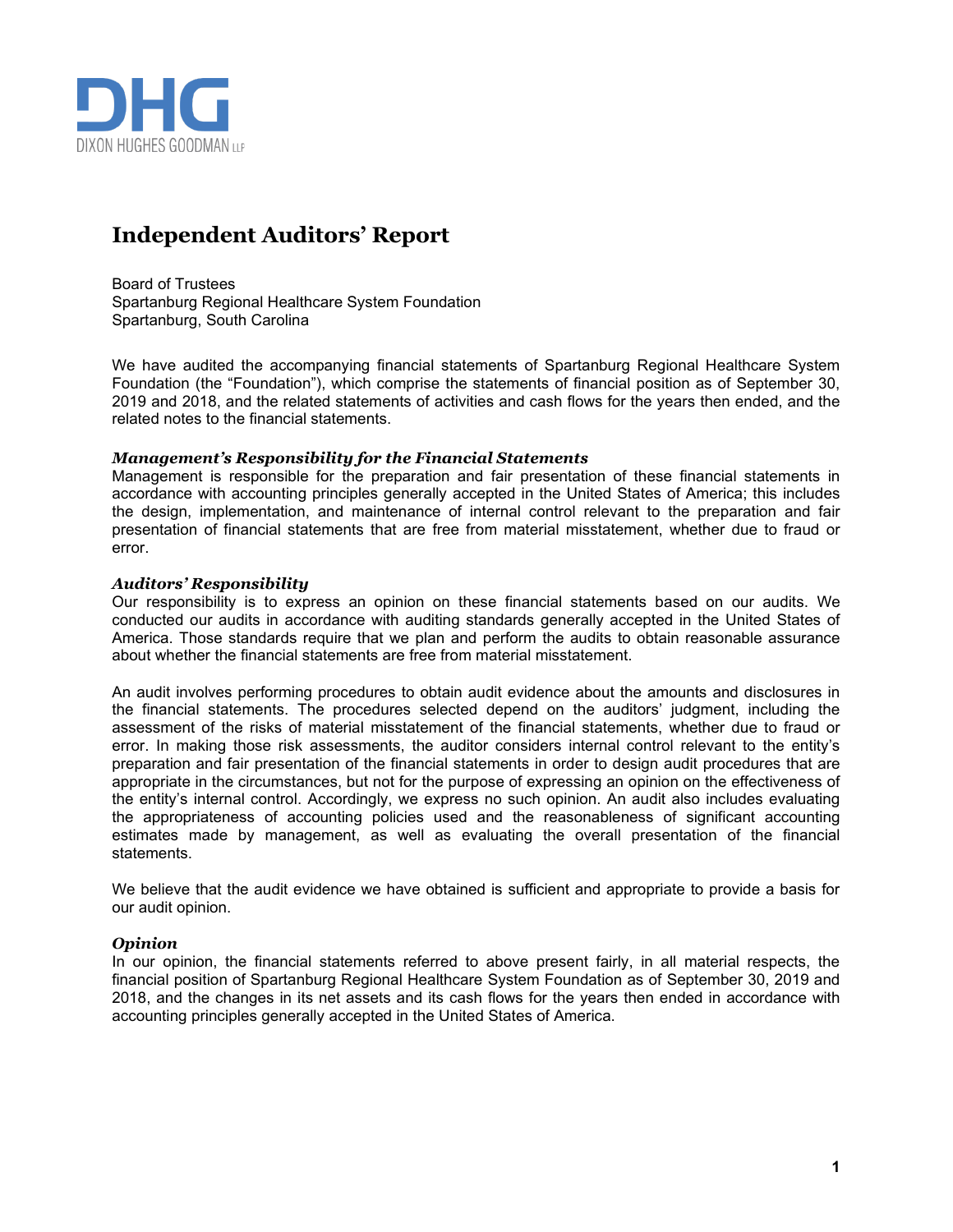

## *Change in Accounting Principle*

As discussed in Note 1 of the financial statements, the Foundation adopted FASB ASU 2016-14, *Not-for-Profit Entities (Topic 958): Presentation of Financial Statements of Not-for-Profit Entities* in 2019. Our opinion is not modified with respect to that matter.

Dixon Hughes Goodman LLP

**February 4, 2020 Charlotte, North Carolina**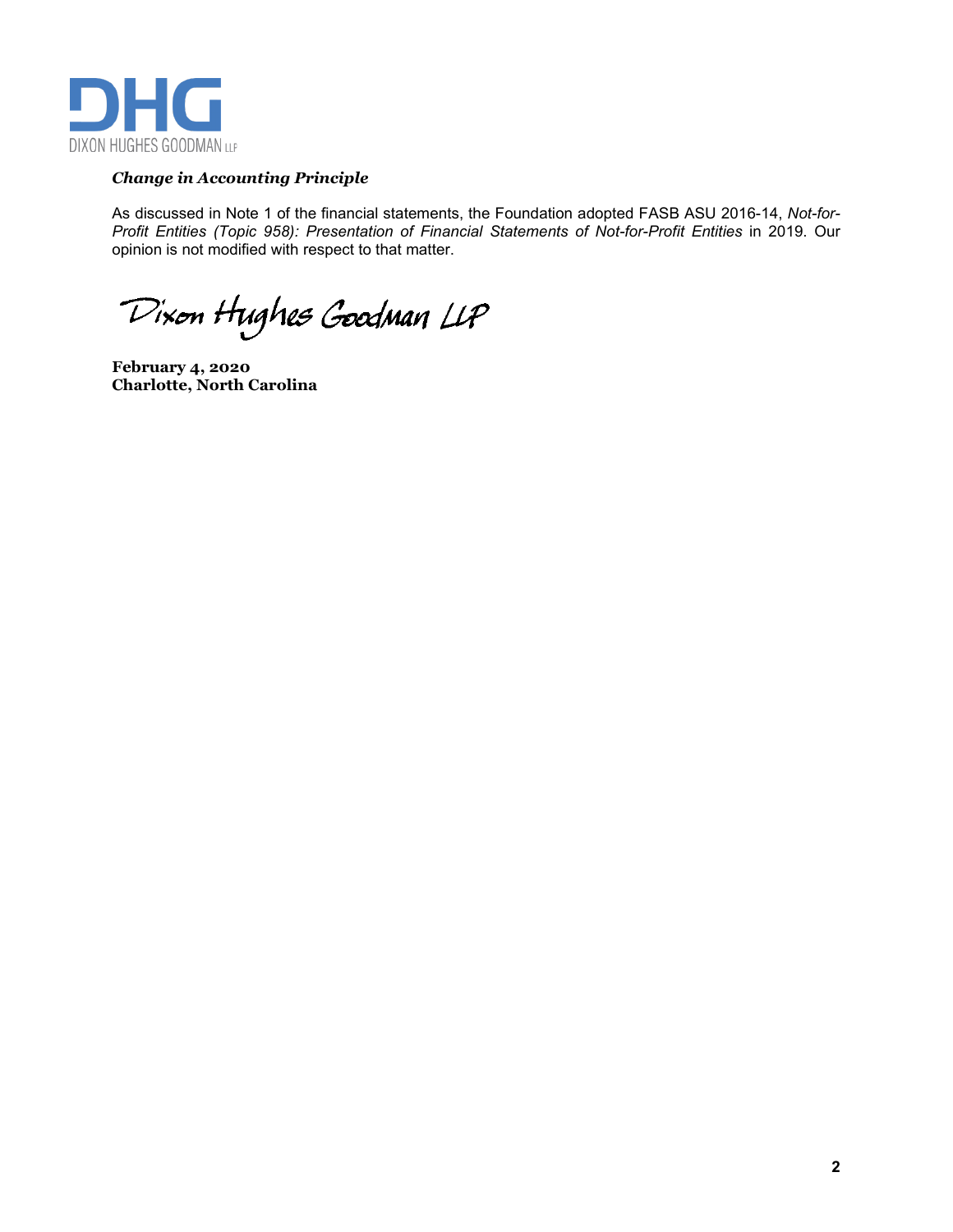## **September 30, 2019 and 2018 Statements of Financial Position Spartanburg Regional Healthcare System Foundation**

| <b>Assets</b>                     | 2019             | 2018<br>(As Adjusted) |
|-----------------------------------|------------------|-----------------------|
| Cash and cash equivalents         | \$<br>224,471    | \$<br>539,207         |
| Pledges receivable, net           | 4,155,533        | 4,583,351             |
| Other receivables                 | 166,343          | 105,179               |
| Investments:                      |                  |                       |
| Unrestricted investments          | 16,330,733       | 16,622,180            |
| Investments limited as to use     | 34, 161, 656     | 29,663,677            |
| <b>Total investments</b>          | 50,492,389       | 46,285,857            |
| Investment in real estate         | 332,500          | 332,500               |
| <b>Total assets</b>               | 55,371,236<br>\$ | \$<br>51,846,094      |
| <b>Liabilities and Net Assets</b> |                  |                       |
| Liabilities:                      |                  |                       |
| Accounts payable                  | \$<br>259,138    | \$<br>196,630         |
| Deferred revenue                  | 99,950           | 108,425               |
| Annuity obligations               | 700,076          | 14,353                |
| <b>Total liabilities</b>          | 1,059,164        | 319,408               |
| Net assets:                       |                  |                       |
| Without donor restrictions        | 21, 155, 365     | 21,174,589            |
| With donor restrictions           | 33,156,707       | 30,352,097            |
| Total net assets                  | 54,312,072       | 51,526,686            |
| Total liabilities and net assets  | \$<br>55,371,236 | \$<br>51,846,094      |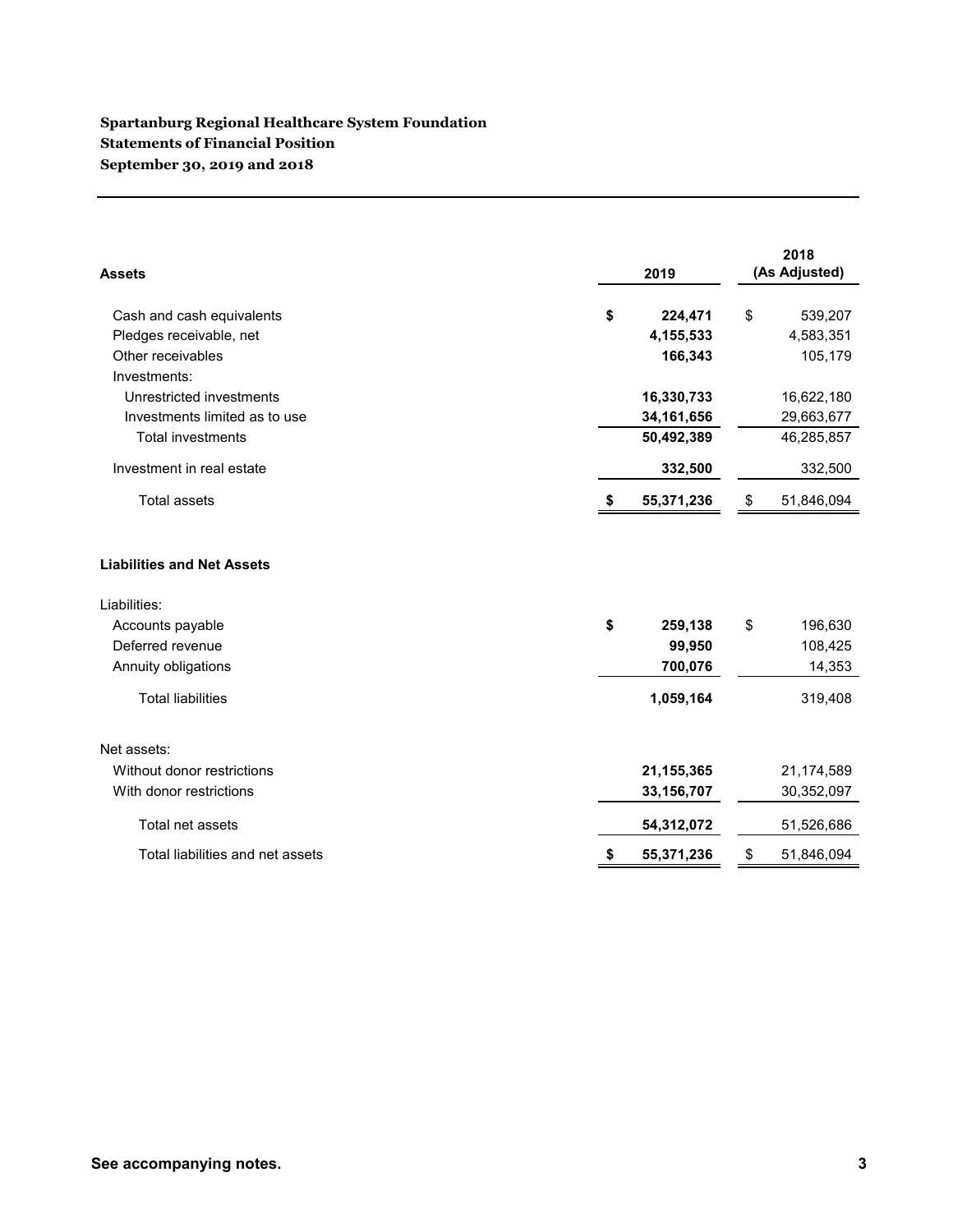#### **For the Years Ended September 30, 2019 and 2018 Statements of Activities Spartanburg Regional Healthcare System Foundation**

|                                          |                                             | 2019                                     |                 | 2018<br>(As Adjusted)                       |                                          |                 |
|------------------------------------------|---------------------------------------------|------------------------------------------|-----------------|---------------------------------------------|------------------------------------------|-----------------|
|                                          | <b>Without Donor</b><br><b>Restrictions</b> | <b>With Donor</b><br><b>Restrictions</b> | <b>Total</b>    | <b>Without Donor</b><br><b>Restrictions</b> | <b>With Donor</b><br><b>Restrictions</b> | Total           |
| Revenues, gains, and other support:      |                                             |                                          |                 |                                             |                                          |                 |
| Contributions                            | \$<br>135,954                               | \$<br>5,478,868                          | \$<br>5,614,822 | \$<br>109,277                               | \$<br>5,238,810                          | \$<br>5,348,087 |
| Contributions from Spartanburg           |                                             |                                          |                 |                                             |                                          |                 |
| Regional Healthcare System               | 2,029,039                                   |                                          | 2,029,039       | 1,809,514                                   |                                          | 1,809,514       |
| Net investment income                    | 323,206                                     | 881,463                                  | 1,204,669       | 828,563                                     | 957,614                                  | 1,786,177       |
| Net assets released from restrictions    | 3,555,721                                   | (3, 555, 721)                            |                 | 9,356,987                                   | (9,356,987)                              |                 |
| Total revenues, gains, and other support | 6,043,920                                   | 2,804,610                                | 8,848,530       | 12,104,341                                  | (3, 160, 563)                            | 8,943,778       |
| Expenses:                                |                                             |                                          |                 |                                             |                                          |                 |
| Fundraising                              | 1,105,098                                   |                                          | 1,105,098       | 895,723                                     |                                          | 895,723         |
| Administrative                           | 1,062,393                                   |                                          | 1,062,393       | 898,510                                     |                                          | 898,510         |
| Program expenses                         | 3,895,653                                   |                                          | 3,895,653       | 9,881,469                                   |                                          | 9,881,469       |
| Total expenses                           | 6,063,144                                   |                                          | 6,063,144       | 11,675,702                                  |                                          | 11,675,702      |
| Change in net assets                     | (19, 224)                                   | 2,804,610                                | 2,785,386       | 428,639                                     | (3, 160, 563)                            | (2,731,924)     |
| Net assets, beginning of year            | 21,174,589                                  | 30,352,097                               | 51,526,686      | 20,745,950                                  | 33,512,660                               | 54,258,610      |
| Net assets, end of year                  | 21, 155, 365                                | 33, 156, 707                             | 54,312,072      | 21,174,589<br>S                             | 30,352,097<br>\$                         | \$51,526,686    |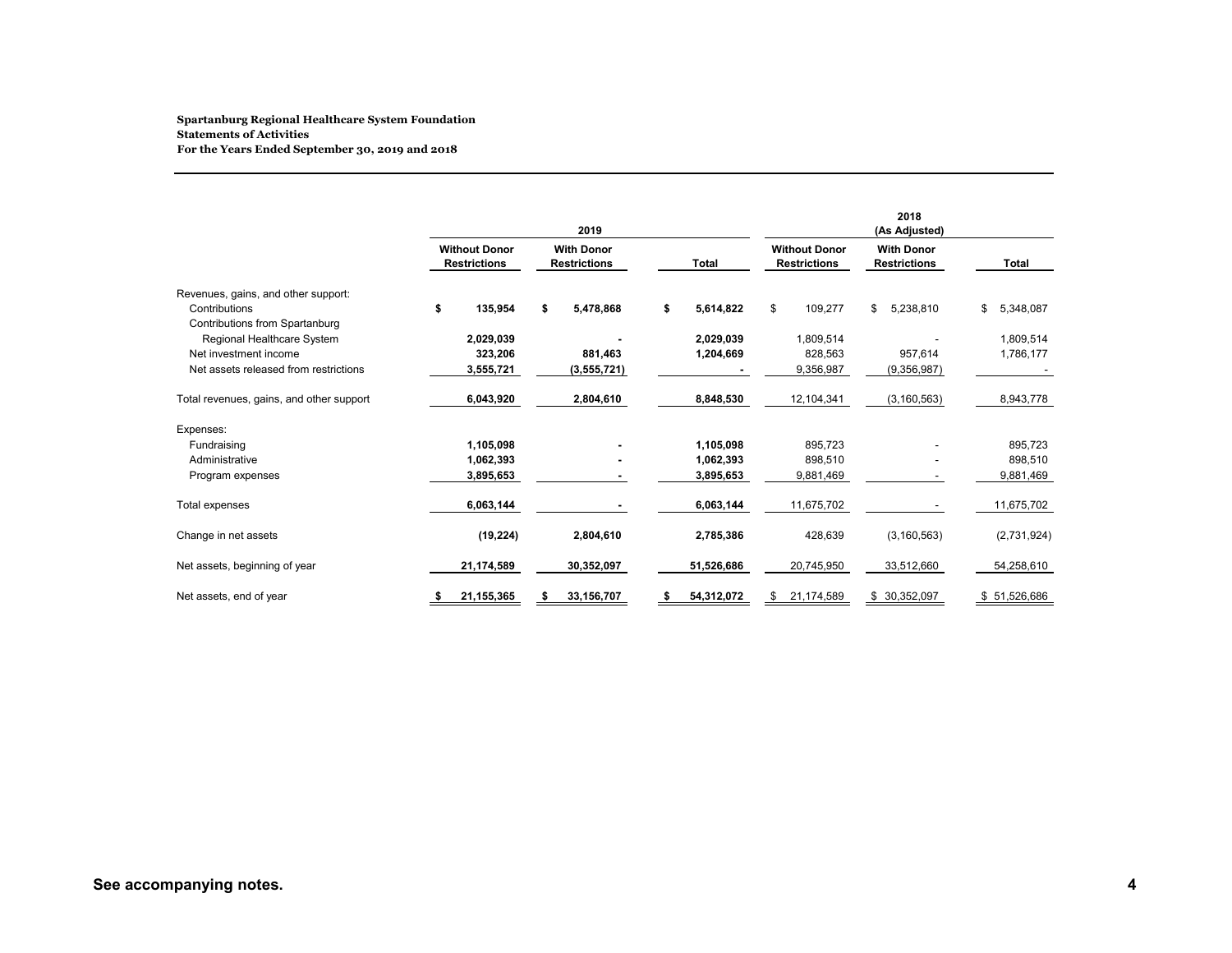## **Statements of Cash Flows Spartanburg Regional Healthcare System Foundation For the Years Ended September 30, 2019 and 2018**

|                                                                 | 2019            | 2018              |
|-----------------------------------------------------------------|-----------------|-------------------|
| Cash flows from operating activities:                           |                 |                   |
| Change in net assets                                            | \$<br>2,785,386 | \$<br>(2,731,924) |
| Adjustments to reconcile change in net assets                   |                 |                   |
| to net cash provided (used) by operating activities:            |                 |                   |
| Present value adjustment on pledges receivable                  | (67, 626)       | (72, 948)         |
| Change in provision of doubtful accounts for pledges receivable | (20, 411)       | (139,098)         |
| Contributions restricted for endowment                          | (946, 538)      |                   |
| Net realized and unrealized gains on investments                | (202, 218)      | (881,700)         |
| Donated securities                                              | (1,028,389)     | (579, 957)        |
| Net changes in operating assets and liabilities:                |                 |                   |
| Pledges receivable                                              | 515,855         | 516,817           |
| Other receivables                                               | (61, 164)       | 171,789           |
| Accounts payable                                                | 62,508          | 22,943            |
| Deferred revenue                                                | (8, 475)        | (54, 945)         |
| Net cash provided (used) by operating activities                | 1,028,928       | (3,749,023)       |
| Cash flows from investing activities:                           |                 |                   |
| Sales of investments                                            | 79,875          | 32,931,223        |
| Purchases of investments                                        | (3,055,800)     | (28, 935, 911)    |
| Net cash provided (used) in investing activities                | (2,975,925)     | 3,995,312         |
| Cash flows from financing activities:                           |                 |                   |
| Contributions restricted for endowment                          | 946,538         |                   |
| Contributions (payments) on annuity obligations                 | 685,723         | (2, 917)          |
| Net cash provided (used) by financing activities                | 1,632,261       | (2,917)           |
| Increase (decrease) in cash and cash equivalents                | (314, 736)      | 243,372           |
| Cash and cash equivalents, beginning of year                    | 539,207         | 295,835           |
| Cash and cash equivalents, end of year                          | 224,471         | \$<br>539,207     |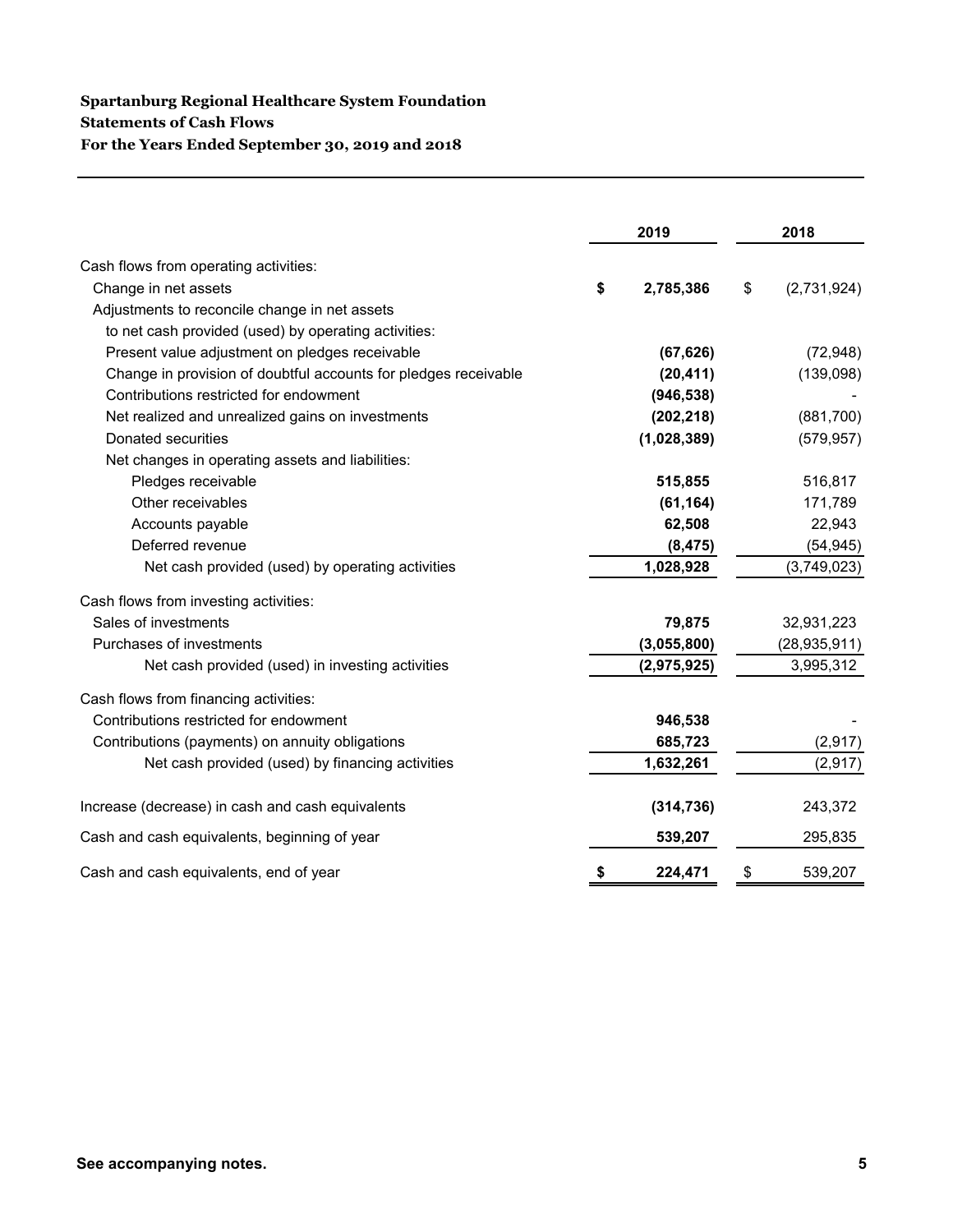#### **Description of Organization and Summary of Significant Accounting Policies** 1.

### *Organization*

The Spartanburg Regional Healthcare System Foundation (the "Foundation"), which includes the Cancer, Heart, and Hospice Boards, was established in April 1991 for the purpose of receiving gifts of money and property, to invest such gifts and to apply the income and principal thereof for the benefit of Spartanburg Regional Health Services District, Inc. (the "District") and other healthcare related community organizations. The Foundation issued \$454,120 and \$474,791 in grants to the District, released net assets with donor restrictions \$3,095,136 and \$9,090,175 to support the District's initiatives, and issued \$113,800 and \$118,800 in grants to healthcare related community organizations for the years ended September 30, 2019 and 2018, respectively.

## *Basis of Accounting*

The financial statements have been prepared using the accrual basis of accounting. Under the accrual basis of accounting, revenues are recorded as earned and expenses are recorded at the time the liability is incurred.

#### *Basis of Presentation*

Net assets and revenues, expenses, gains and losses are classified based on the existence or absence of donorimposed restrictions. Accordingly, net assets of the Foundation and changes therein are classified and reported as follows:

*Net Assets without Donor Restrictions* – Net assets that are not subject to donor-imposed restrictions or otherwise limited by contractual agreements with outside parties and may be expended for any purpose by the Foundation.

*Net Assets with Donor Restrictions* – Net assets whose use by the Foundation is subject to donor-imposed stipulations. Some donor restrictions are temporary in nature; such restrictions may be fulfilled by actions of the Foundation pursuant to those stipulations or by the passage of time. Other donor restrictions are perpetual in nature, where the donor has stipulated the funds be maintained in perpetuity.

Net assets without donor restrictions include those net assets whose use is not restricted by donor-imposed stipulations even though their use may be limited in other respects such as board designated. Net assets with donor restrictions are those whose use by the Foundation has been limited by donors to a specific time period or purpose. Net assets with donor restrictions held in perpetuity are resources that carry a donor-imposed restriction that stipulates that donated assets be maintained in perpetuity, but may permit the Foundation to use or expend part or all of the income derived from the donated assets.

## *Use of Estimates*

The preparation of financial statements requires management to make estimates and assumptions that affect the reported amounts of assets and liabilities and disclosure of contingent assets and liabilities at the date of the financial statements and the reported amounts of revenues and expenses during the reporting period. Actual results could differ from those estimates.

#### *Functional Allocation of Expenses*

Costs of providing the various programs and other activities have been summarized on a functional basis in the statement of activities. Cost are allocated between program, administrative and fundraising based on an estimate of time and effort.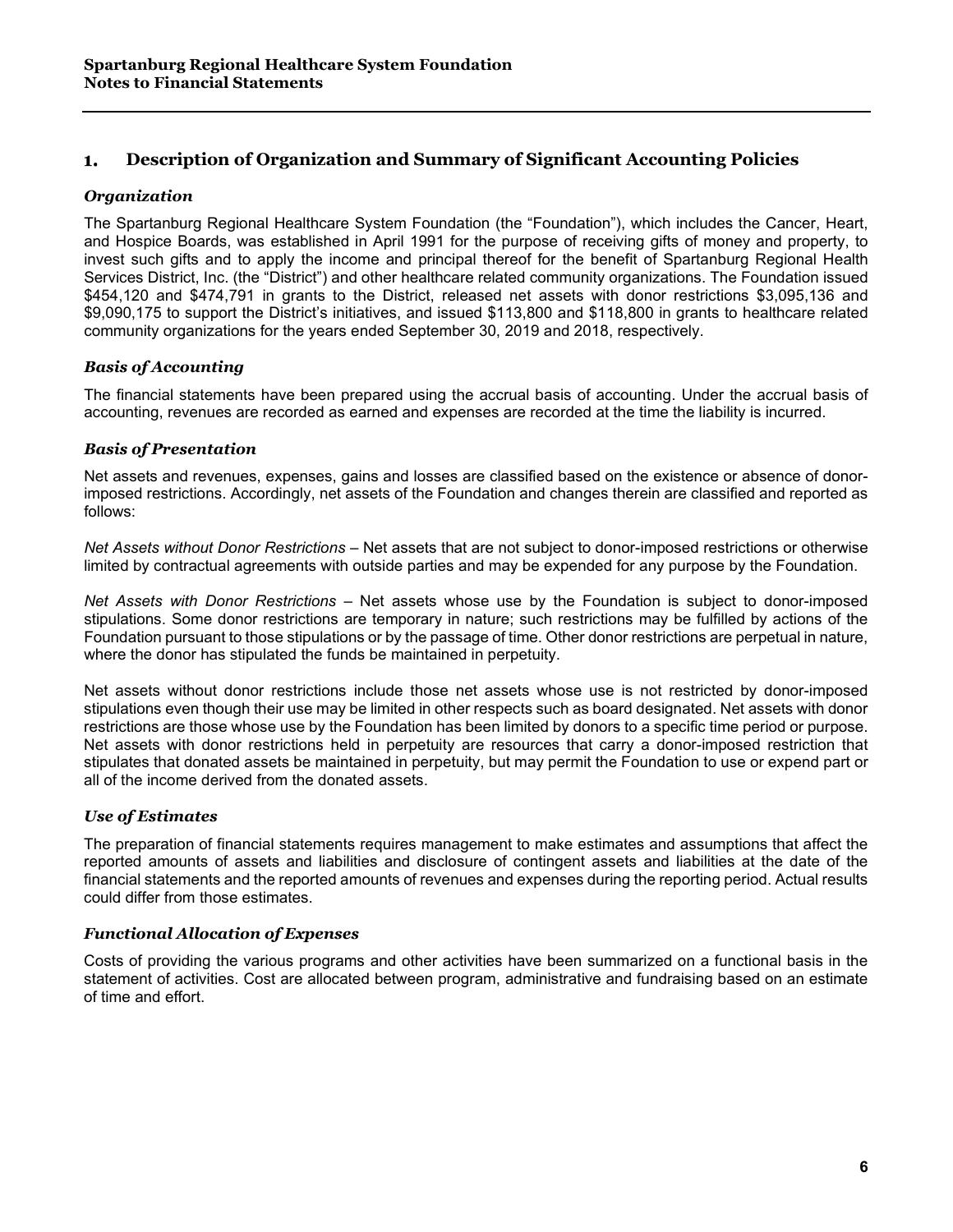### *Cash and Cash Equivalents*

Cash and cash equivalents include certain investments in highly liquid debt instruments with original maturities of three months or less.

The Foundation maintains bank accounts at various financial institutions covered by the Federal Deposit Insurance Corporation ("FDIC"). At times throughout the year, the Foundation may maintain bank account balances in excess of the FDIC insured limit. It is management's opinion that the Foundation is not exposed to any significant credit risk related to cash.

#### *Promises to Give*

The Foundation records unconditional promises to give as pledges receivable and revenues within the appropriate net assets category. Revenues are considered to be available for unrestricted use unless specifically restricted by the donor. Contributions that are expected to be collected within one year are recorded at net realizable value. Contributions that are expected to be collected in future years are recorded at fair value at the date of the promise. The fair value is computed by using the present value of their estimated future cash flows, using a risk-free rate of return appropriate for the expected term of the promise to give. Amortization of the discounts is recorded as contribution revenue in accordance with donor restrictions on the contributions. An allowance for uncollectible promises to give is determined based on collection experience in prior years and management's analysis of specific promises made. Conditional promises to give are recognized when the conditions on which they depend are substantially met. There were no conditional promises to give at September 30, 2019 and 2018.

## *Investments*

The Foundation's investments are recorded at fair value in the Statements of Financial Position. The Foundation reports investment income and gains and losses on investments and increases or decreases in net assets without donor restrictions unless a donor or law restricts their use. Investments limited as to use include contributions restricted by donors and amounts set aside by the Board, over which the Board retains control and may, at its discretion, subsequently use for other purposes.

#### *Investment in Real Estate*

Real estate consists of a developed and an undeveloped tract of land located in Spartanburg County, South Carolina that was donated to the Foundation in 1995, without restrictions.

## *Deferred Revenue*

The Foundation receives payments for sponsorships and ticket sales for certain events in advance of the event. Income is recognized over the periods to which the event relates.

#### *Annuity Obligations*

The Foundation's split-interest agreements with donors consist of charitable gift annuities. Contribution revenues are recognized net of the present value of estimated payments to be made to donors or other beneficiaries. Liabilities for these future payments are included as annuity obligations. The present values of payments to charitable gift annuities are calculated using discount rates that represent the risk-free rates in existence at the date of the gift. Gains or losses resulting from changes in actuarial assumptions are recorded as increases or decreases in the respective net asset class in the Statements of Activities.

## *Contributions*

Non-cash contributions are recorded at fair value on the date of contribution.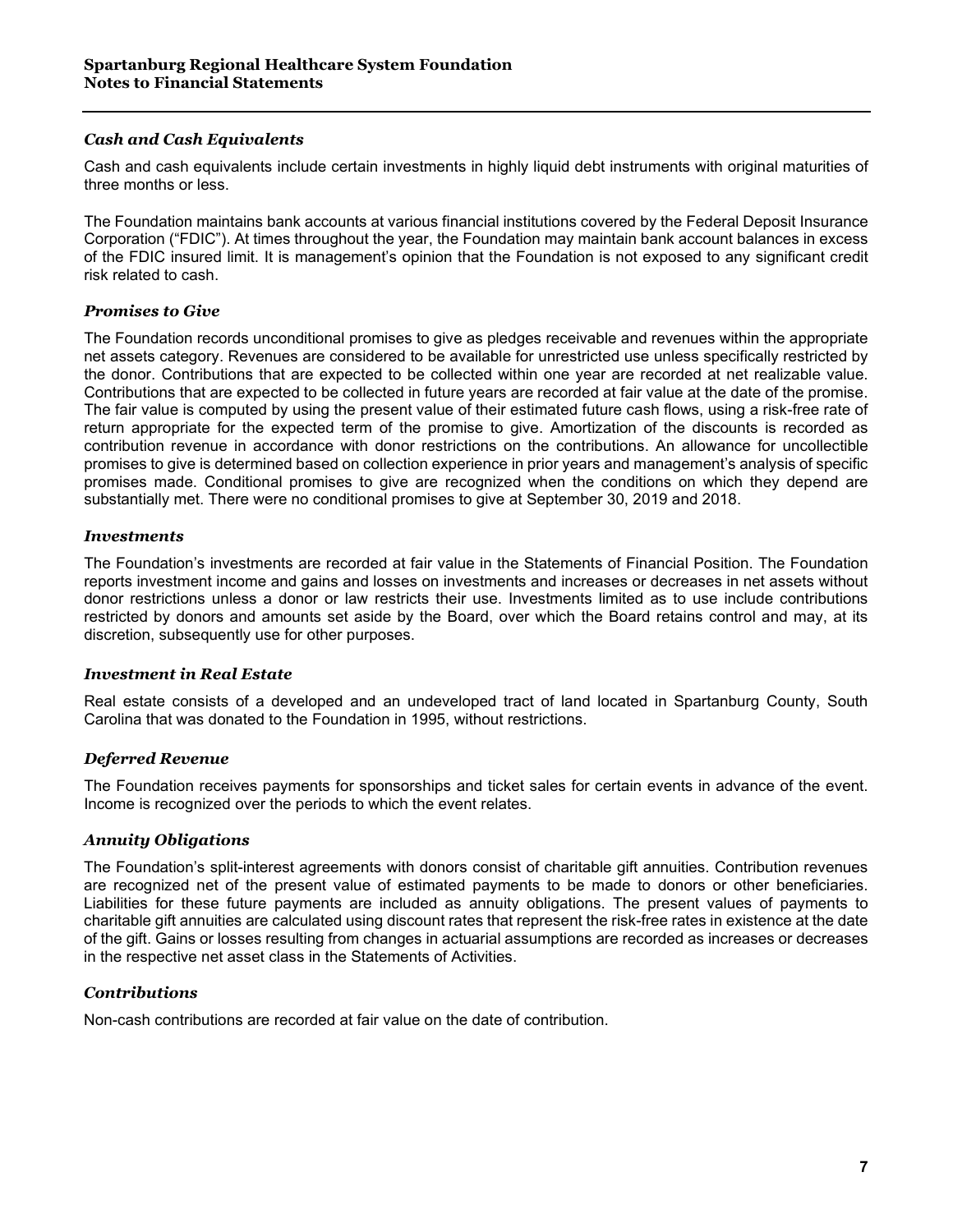#### *Income Taxes*

The Foundation has been granted exemption from income taxes under Section 501(c)(3) of the Internal Revenue Code and, accordingly, no provision for income tax is recorded in the accompanying financial statements. The Foundation has determined that it does not have any unrecognized tax benefits or obligations as of September 30, 2019.

#### *Charitable Remainder Trust*

Charitable remainder trusts represent assets that are currently held in trust for the benefit of designated income beneficiaries. Upon the death of the beneficiaries, the assets held in trust will be distributed to the Foundation based upon the provisions of the trust, principally for unrestricted use. The value of assets and liabilities of the charitable remainder trusts is computed using a 2.8% discount rate.

For the charitable remainder trust for which the Foundation is the trustee, an asset is recorded for the market value of the assets held in the trust, while a corresponding liability is recorded for the discounted value of future payment of the beneficiary.

#### *New Accounting Pronouncements*

During fiscal year 2019, the Foundation adopted ASU No. 2016-14 – *Not-for-Profit Entities (Topic 958): Presentation of Financial Statements of Not-for-Profit Entities*. The Accounting Standards Update (the "Update") addresses the complexity and understandability of net asset classification, deficiencies in information about liquidity of available resources, and the lack of consistency in the type of information provided about expenses and investment return. The fiscal year 2018 financial statements have been adjusted to reflect retrospective application of the new accounting guidance, except for the disclosures around liquidity and availability of resources and analysis of expenses by functional and natural categories. These disclosures have been presented for 2019 as allowed by ASU No. 2016-14.

The net asset reclassifications resulting from the adoption of ASU 2016-14 as of September 30, 2018 are as follows:

| <b>Net Asset Classification</b><br>As previously presented:      |   | <b>Without</b><br><b>Donor Restrictions</b> |   | <b>With Donor</b><br><b>Restrictions</b> | <b>Total Net</b><br><b>Assets</b> |                                     |
|------------------------------------------------------------------|---|---------------------------------------------|---|------------------------------------------|-----------------------------------|-------------------------------------|
| Unrestricted<br>Temporarily restricted<br>Permanently restricted | S | 21,174,589                                  | S | $\sim$<br>29.878.787<br>473.310          | -86                               | 21,174,589<br>29,878,787<br>473,310 |
| Net assets as reclassified                                       |   | 21.174.589                                  |   | 30,352,097                               |                                   | 51.526.686                          |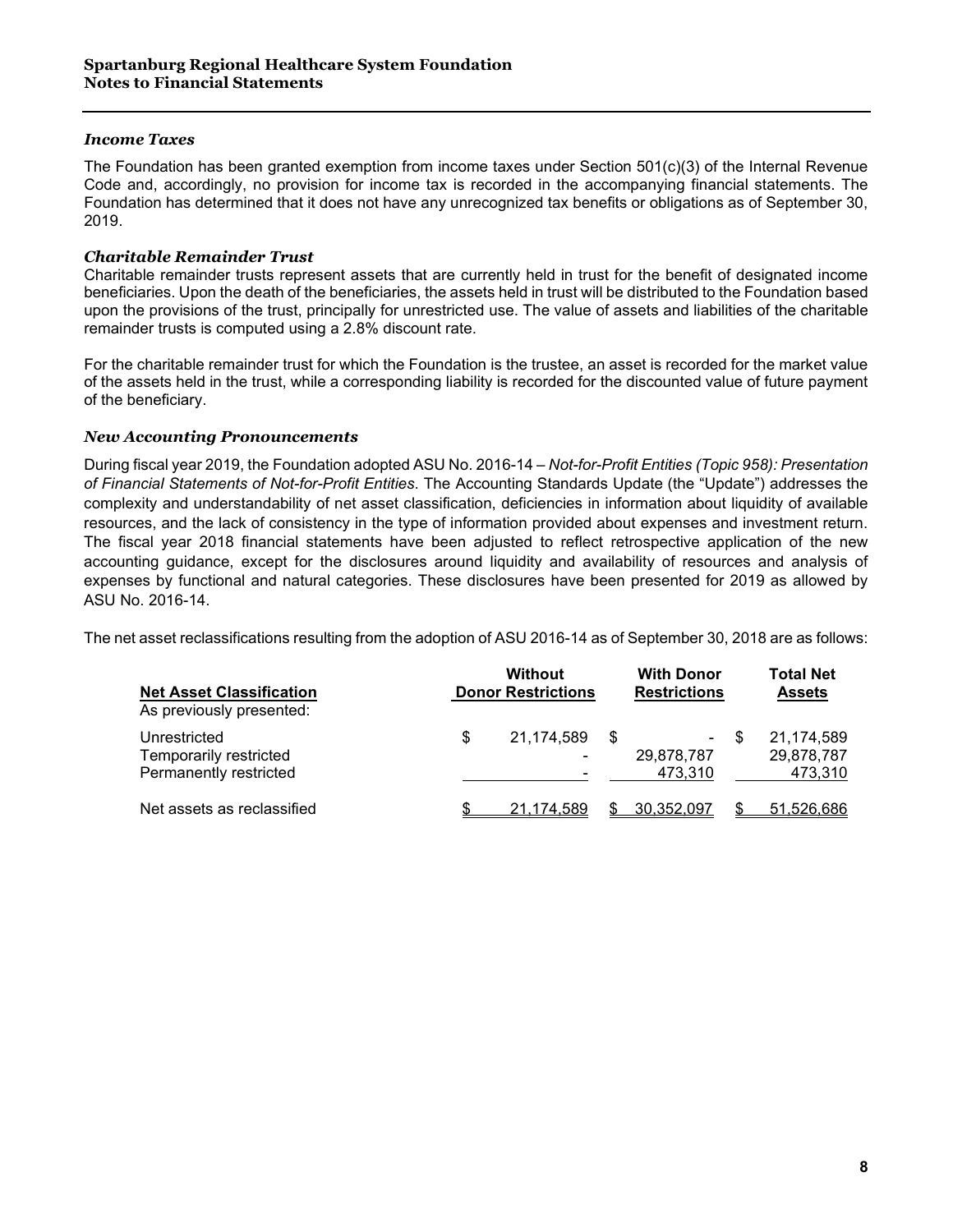#### **Pledges Receivable**  $2.$

Unconditional promises to give are included in the financial statements as pledges receivable and revenue of the appropriate net asset category. Pledge payments scheduled to be received after one year are discounted at approximately 4%. Amortization of the discount is recorded as additional contribution revenue in accordance with donor-imposed restrictions, if any.

Unconditional promises to give include the following at September 30, 2019 and 2018:

|                                                         | 2019                                        |                                             |                                           |  |  |  |  |
|---------------------------------------------------------|---------------------------------------------|---------------------------------------------|-------------------------------------------|--|--|--|--|
|                                                         | <b>Without Donor</b><br><b>Restrictions</b> | <b>With Donor</b><br><b>Restrictions</b>    | Total                                     |  |  |  |  |
| Due in one year or less<br>Due in one to five years     | \$<br>8,915<br>8,915                        | 2,584,787<br>S.<br>2,193,171<br>4,777,958   | 2,593,702<br>S.<br>2,193,171<br>4,786,873 |  |  |  |  |
| Less: discount<br>Less: allowance for doubtful accounts | (1,070)<br>7.845                            | (294, 620)<br>(335,650)<br><u>4.147.688</u> | (294,620)<br>(336,720)<br>4.155.533       |  |  |  |  |
|                                                         |                                             | 2018                                        |                                           |  |  |  |  |
|                                                         | <b>Without Donor</b>                        | <b>With Donor</b><br><b>Restrictions</b>    |                                           |  |  |  |  |
| Dug in ano voor or loop                                 | Restrictions<br>7.009                       | 2.115.209<br>¢                              | Total<br>2.122.206                        |  |  |  |  |

| Due in one year or less               | 7.998 | 2,415,308  | 2,423,306  |
|---------------------------------------|-------|------------|------------|
| Due in one to five years              |       | 2.845.422  | 2.845.422  |
| Due in more than five years           |       | 34,000     | 34.000     |
|                                       | 7.998 | 5.294.730  | 5.302.728  |
| Less: discount                        |       | (362.246)  | (362, 246) |
| Less: allowance for doubtful accounts | (958) | (356, 173) | (357, 131) |
|                                       | 7.040 | 4.576.311  | 4,583,351  |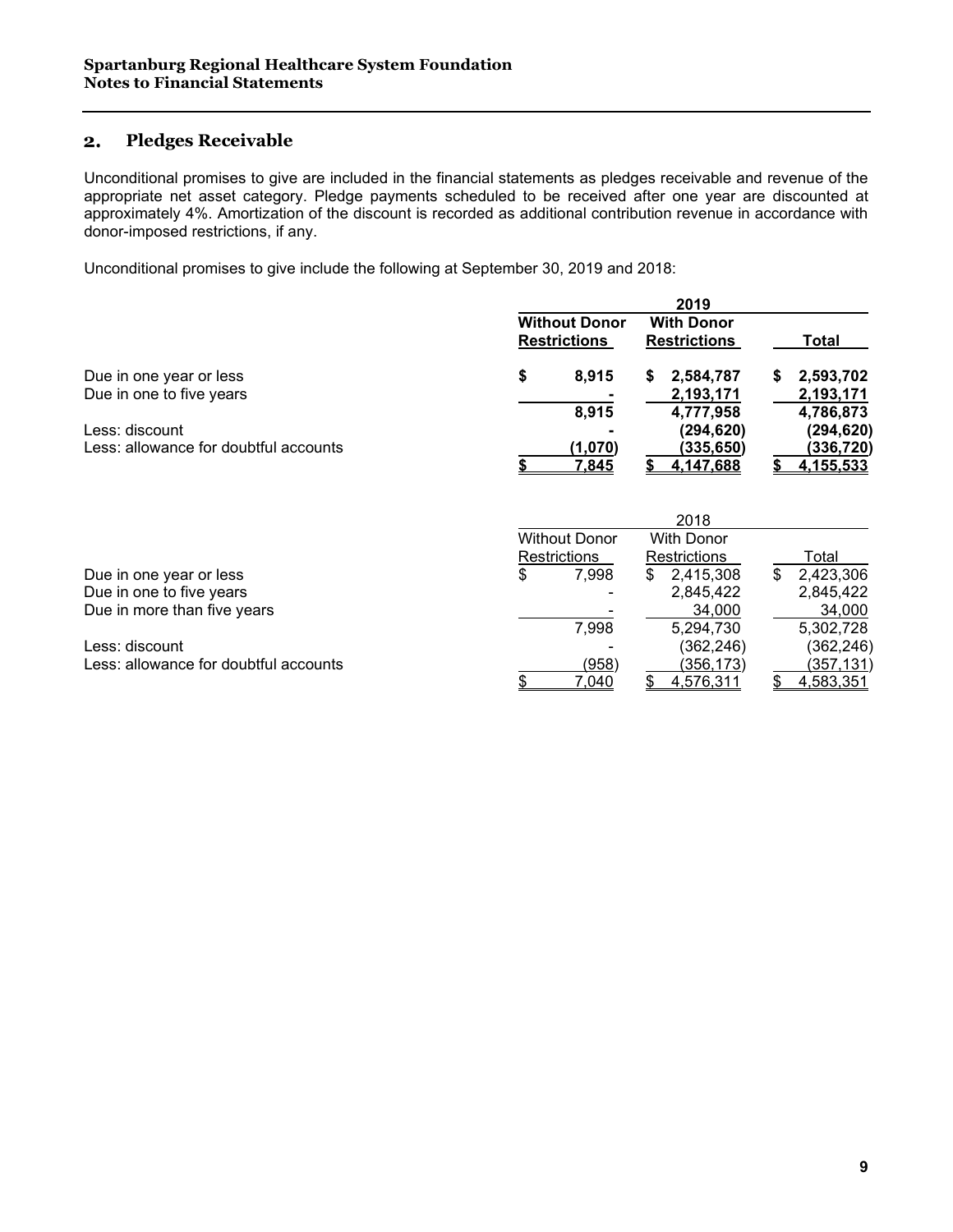#### **Investments** 3.

Investments consist of the following at September 30, 2019 and 2018:

|                                              | 2019            |    | 2018       |
|----------------------------------------------|-----------------|----|------------|
| Investments limited as to use:               |                 |    |            |
| By Board for endowment                       | \$<br>1,294,393 | \$ | 1,271,826  |
| By Board for program                         | 150,399         |    | 155,757    |
| By Board for capital expansion               | 3,423,858       |    | 3,426,071  |
| Restricted by donors                         | 29,293,006      |    | 24,810,023 |
|                                              | 34, 161, 656    |    | 29,663,677 |
| Unrestricted investments                     | 16,330,733      |    | 16,622,180 |
|                                              | 50,492,389      | S  | 46,285,857 |
| Cash and cash equivalents                    | \$<br>1,340,785 | \$ | 773,184    |
| Equity securities including mutual funds and |                 |    |            |
| exchange traded funds                        | 22,460,352      |    | 22,130,888 |
| Fixed income                                 | 17,342,597      |    | 13,664,438 |
| Marketable alternative funds                 | 3,113,728       |    | 4,895,119  |
| Alternative investments                      | 6,234,927       |    | 4,822,228  |
|                                              | 50,492,389      |    | 46,285,857 |

The Foundation has adopted investment policies and monitors the allocation of investments between types of investments.

Investment income as of September 30, 2019 and 2018 is summarized as follows:

|                                                                                      | 2019                               | 2018                                    |
|--------------------------------------------------------------------------------------|------------------------------------|-----------------------------------------|
| Interest and dividend income<br>Net realized and unrealized gains<br>Investment fees | 1,133,845<br>202,218<br>(131, 394) | \$<br>1,047,477<br>881,700<br>(143,000) |
|                                                                                      | 1.204.669                          | <u>1,786,177</u>                        |

#### **Fair Value Disclosures**  $\boldsymbol{4}$

Fair value as defined under generally accepted accounting principles is an exit price, representing the price that would be received to sell an asset or paid to transfer a liability in an orderly transaction between market participants at the measurement date. Generally accepted accounting principles establish a three-tier fair value hierarchy, which prioritizes the inputs used in measuring fair value. These tiers include:

- Level 1: Observable inputs such as quoted prices in active markets.
- Level 2: Inputs other than quoted prices in active markets that are either directly or indirectly observable.
- Level 3: Unobservable inputs about which little or no market data exists, therefore requiring an entity to develop its own assumptions.

Assets and liabilities are classified in their entirety based on the lowest level of input that is significant to the fair value measurement. Valuation techniques used need to maximize the use of observable inputs and minimize the use of unobservable inputs.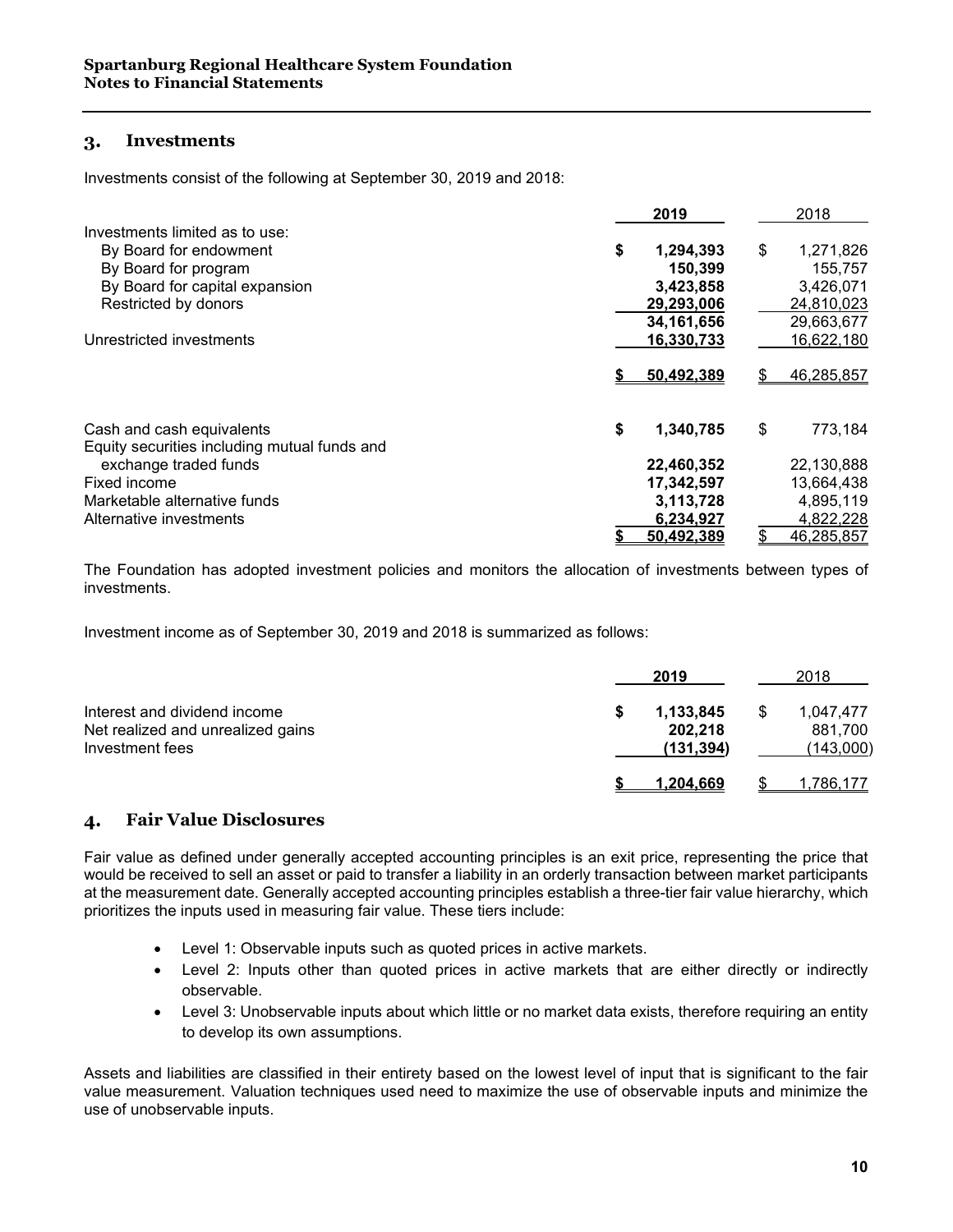Following is a description of the valuation methodology used for assets measured at fair value:

#### *Equity securities, mutual funds and exchange traded funds:*

Equity securities are valued at the closing price reported on the active market on which the individual securities are traded. The resulting fair value estimate is a level 1 measure. Exchange traded funds and mutual funds are public investment vehicles valued using the Net Asset Value ("NAV") provided by the administrator of the fund. The NAV is based on the value of the underlying assets owned by the fund, minus its liabilities, and then divided by the number of shares outstanding. The NAV is a quoted price in an active market and the resulting fair value estimate is a level 1 measure.

#### *Fixed income funds and bonds:*

Fixed income funds are public investment vehicles valued using the Net Asset Value ("NAV") provided by the administrator of the fund. The NAV is based on the value of the underlying assets owned by the fund, minus its liabilities, and then divided by the number of shares outstanding. The NAV is a quoted price in an active market and the resulting fair value estimate is a level 1 measure. Investments in U.S. Treasury bonds, corporate agency bonds and structure notes do not trade in active markets on the measurement date. Therefore, these investments are valued using inputs including yields currently available on comparable securities of issuers with similar credit ratings, recent market price quotations (where observable), bond spreads, and fundamental data relating to the issuer. The resulting fair value estimate is a level 2 measure.

#### *Marketable alternative funds:*

Marketable alternative funds are public investment vehicles valued using the Net Asset Value ("NAV") provided by the administrator of the fund. The NAV is based on the value of the underlying assets owned by the fund, minus its liabilities, and then divided by the number of shares outstanding. The NAV is a quoted price in an active market and the resulting fair value estimate is a level 1 measure.

#### *Alternative investments:*

The recorded market price for alternative investments is at the fund's NAV estimated by the individual investment manager of the fund taking into account such factors as the financial condition of each investee, economic and market conditions affecting their operations, any changes in management, the length of time since the initial investment, recent arm's-length transactions involving the securities of the investee, the value of similar securities issued by companies in the same or similar businesses, the underlying investments held by the fund and limited marketability of the portfolio. The fair value in such investments is subject to review by the Foundation and independent annual financial statement audits of these investments.

For alternative investments, the Foundation's management in consultation with its investment committee and a third-party investment advisory firm, determines the fair value measurement valuation policies and procedures. At least annually, management and the investment committee determine whether the current valuation techniques used in the fair value measurements are still appropriate and evaluate and adjust unobservable inputs used in the fair value measurements based on current market conditions and third-party information. There were no changes in the valuation techniques during 2019 and 2018.

The preceding methods described may produce a fair value calculation that may not be indicative of net realizable value or reflective of future fair values. Furthermore, although the Foundation believes its valuation methods are appropriate and consistent with other market participants, the use of different methodologies or assumptions to determine the fair value of certain financial instruments could result in a different fair value measurement at the reporting date.

The Foundation invests in certain investments for which quoted prices are not available in active markets for identical instruments. The Foundation utilizes the NAV provided by the administrator of the fund as a practical expedient to estimate fair value. This practical expedient would not be used if it is determined to be probable that the fund will sell the investment for an amount different from the reported NAV. These investments are not required to be classified within a level on the fair value hierarchy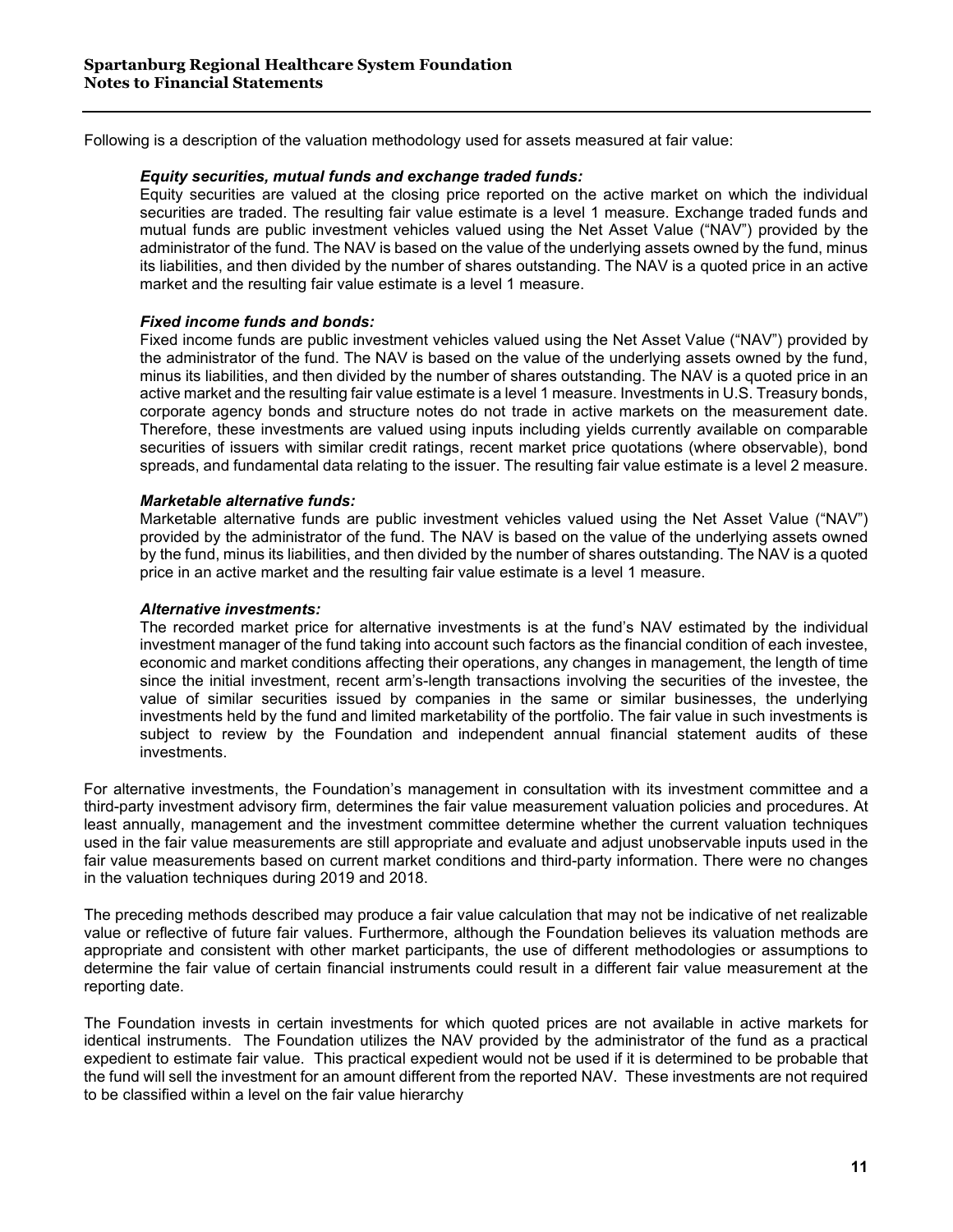The following tables set forth by level within the fair value hierarchy the Foundation's assets accounted for at fair value on a recurring basis as of September 30, 2019 and 2018:

|                                                                                     |                                        |                                     | Fair value measurements at September 30, 2019 using: |                                                                                          |    |                                                                         |                                                                  |  |
|-------------------------------------------------------------------------------------|----------------------------------------|-------------------------------------|------------------------------------------------------|------------------------------------------------------------------------------------------|----|-------------------------------------------------------------------------|------------------------------------------------------------------|--|
|                                                                                     | Fair value at<br>September 30,<br>2019 |                                     |                                                      | <b>Quoted prices</b><br>in active markets<br>for identical<br>assets<br>(Level 1 inputs) |    | <b>Significant</b><br>other<br>observable<br>inputs<br>(Level 2 inputs) | <b>Significant</b><br>unobservable<br>inputs<br>(Level 3 inputs) |  |
| Investments:<br>Equity securities, mutual<br>funds and exchange<br>traded funds:    |                                        |                                     |                                                      |                                                                                          |    |                                                                         |                                                                  |  |
| U.S. large cap equity                                                               | \$                                     | 10,762,057                          | \$                                                   | 10,762,057                                                                               | \$ |                                                                         | \$                                                               |  |
| U.S. mid cap equity<br>Europe, Asia and                                             |                                        | 2,232,688                           |                                                      | 2,232,688                                                                                |    |                                                                         |                                                                  |  |
| Far East equity<br>European large cap                                               |                                        | 5,001,997                           |                                                      | 5,001,997                                                                                |    |                                                                         |                                                                  |  |
| equity<br>Japanese large cap                                                        |                                        | 35,037                              |                                                      | 35,037                                                                                   |    |                                                                         |                                                                  |  |
| equity                                                                              |                                        | 412,386                             |                                                      | 412,386                                                                                  |    |                                                                         |                                                                  |  |
| Asia ex-Japan Equity<br><b>Emerging markets</b>                                     |                                        | 1,093,480                           |                                                      | 1,093,480                                                                                |    |                                                                         |                                                                  |  |
| equity                                                                              |                                        | 2,473,365                           |                                                      | 2,473,365                                                                                |    |                                                                         |                                                                  |  |
| <b>Global Equity</b>                                                                |                                        | 449,342                             |                                                      | 449,342                                                                                  |    |                                                                         |                                                                  |  |
| Fixed income:<br>U.S. fixed income and<br>fixed income funds<br>Non-US fixed income |                                        | 22,460,352<br>16,568,477<br>162,239 |                                                      | 22,460,352<br>11,836,667<br>162,239                                                      |    | 4,731,810                                                               |                                                                  |  |
| Corporate bonds                                                                     |                                        | 611,881                             |                                                      |                                                                                          |    | 611,881                                                                 |                                                                  |  |
|                                                                                     |                                        | 17,342,597                          |                                                      | 11,998,906                                                                               |    | 5,343,691                                                               |                                                                  |  |
| Marketable alternative<br>funds:<br>Real estate and                                 |                                        |                                     |                                                      |                                                                                          |    |                                                                         |                                                                  |  |
| infrastructure                                                                      |                                        | 2,203,122                           |                                                      | 2,203,122                                                                                |    |                                                                         |                                                                  |  |
| Hard assets                                                                         |                                        | 910,606                             |                                                      | 910,606                                                                                  |    |                                                                         |                                                                  |  |
|                                                                                     |                                        | 3,113,728                           |                                                      | 3,113,728                                                                                |    |                                                                         |                                                                  |  |
|                                                                                     |                                        | 42,916,677                          | \$                                                   | 37,572,986                                                                               | \$ | 5,343,691                                                               | \$                                                               |  |
| Alternative investments<br>at net asset value (a)                                   |                                        | 6,234,927                           |                                                      |                                                                                          |    |                                                                         |                                                                  |  |
| <b>Total investments</b>                                                            |                                        | 49,151,604                          |                                                      |                                                                                          |    |                                                                         |                                                                  |  |

(a) In accordance with Subtopic 820-10, certain investments that were measured at net asset value per share (or its equivalent) have not been classified in the fair value hierarchy. The fair value amounts presented in this table are intended to permit reconciliation of the fair value hierarchy to the line items presented in the statement of financial position.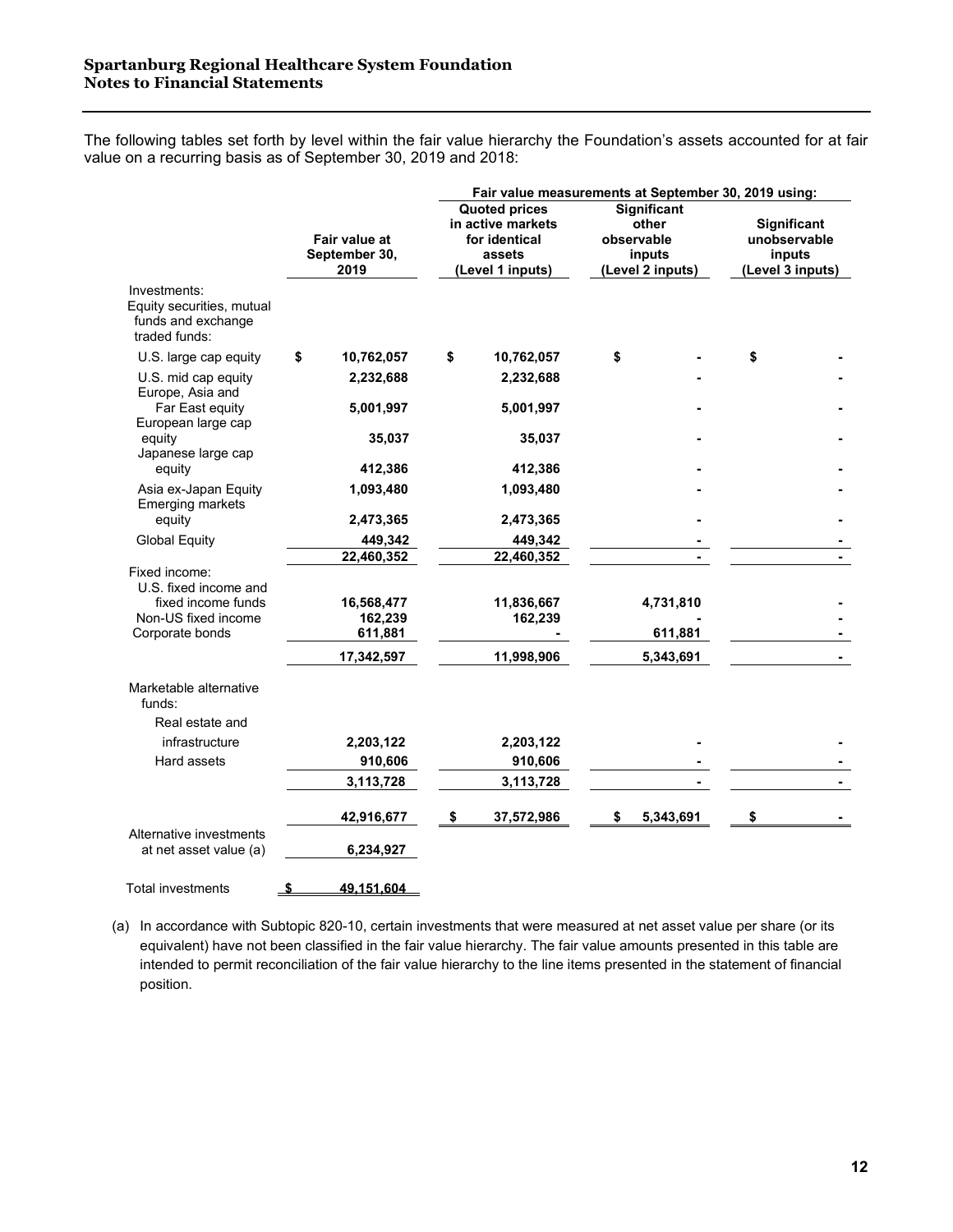The following table sets forth a summary of the Foundation's investments with a reported estimated fair value using net asset value per share at September 30, 2019:

|                                                                                                                                                                                                                                                                                                                                                                                          |                                |                        | Fair value at<br>September 30, 2019                                                  |                                                                         | Redemption<br>Redemption<br><b>Notice Period</b><br>Frequency                                        |                     | Redemption<br>Terms                                                                                                                 |                                       |
|------------------------------------------------------------------------------------------------------------------------------------------------------------------------------------------------------------------------------------------------------------------------------------------------------------------------------------------------------------------------------------------|--------------------------------|------------------------|--------------------------------------------------------------------------------------|-------------------------------------------------------------------------|------------------------------------------------------------------------------------------------------|---------------------|-------------------------------------------------------------------------------------------------------------------------------------|---------------------------------------|
| \$<br>Private equity partnerships (a)<br>Private investment fund - Latin America (b)<br>Global opportunistic real estate fund (c)<br>Limited partnership - opportunistic investments (d)<br>Global private equity (e)<br>Hedge fund (f)<br>Private hedge fund (g)<br>Real estate partnership - Asia Pacific (h)<br>Private equity investment (i)<br>Total investments at net asset value |                                | 3,327,474<br>6.234.927 | 363,482<br>642,187<br>240,165<br>420,346<br>506,512<br>350,875<br>256,077<br>127,809 | quarterly<br>N/A<br>N/A<br>N/A<br>N/A<br>N/A<br>quarterly<br>N/A<br>N/A | 45 days<br>N/A<br>N/A<br>N/A<br>N/A<br>N/A<br>70 days<br>N/A<br>N/A                                  |                     | none<br>no redemption<br>no redemption<br>no redemption<br>no redemption<br>no redemption<br>none<br>no redemption<br>no redemption |                                       |
|                                                                                                                                                                                                                                                                                                                                                                                          | Fair value at<br>September 30, |                        |                                                                                      | Quoted prices<br>in active markets<br>for identical<br>assets           | Fair value measurements at September 30, 2018 using:<br>Significant<br>other<br>observable<br>inputs |                     |                                                                                                                                     | Significant<br>unobservable<br>inputs |
| Investments:<br>Equity securities, mutual<br>funds and exchange<br>traded funds:                                                                                                                                                                                                                                                                                                         |                                | 2018                   |                                                                                      | (Level 1 inputs)                                                        |                                                                                                      | (Level 2 inputs)    |                                                                                                                                     | (Level 3 inputs)                      |
| U.S. large cap equity                                                                                                                                                                                                                                                                                                                                                                    | \$                             | 9,803,191              | \$                                                                                   | 9,803,191                                                               | \$                                                                                                   |                     | \$                                                                                                                                  |                                       |
| U.S. mid cap equity<br>Europe, Asia and<br>Far East equity                                                                                                                                                                                                                                                                                                                               |                                | 2,367,098<br>5,464,880 |                                                                                      | 2,367,098<br>5,464,880                                                  |                                                                                                      |                     |                                                                                                                                     |                                       |
| Japanese large cap<br>equity                                                                                                                                                                                                                                                                                                                                                             |                                | 1,191,806              |                                                                                      | 1,191,806                                                               |                                                                                                      |                     |                                                                                                                                     |                                       |
| Asia ex-Japan Equity<br><b>Emerging markets</b><br>equity                                                                                                                                                                                                                                                                                                                                |                                | 1,156,844<br>2,147,069 |                                                                                      | 1,156,844<br>2,147,069                                                  |                                                                                                      |                     |                                                                                                                                     |                                       |
|                                                                                                                                                                                                                                                                                                                                                                                          |                                | 22,130,888             |                                                                                      | 22,130,888                                                              |                                                                                                      |                     |                                                                                                                                     |                                       |
| Fixed income:<br>U.S. fixed income and<br>fixed income funds<br>Corporate bonds                                                                                                                                                                                                                                                                                                          |                                | 13,594,851<br>69,587   |                                                                                      | 7,906,416                                                               |                                                                                                      | 5,688,435<br>69,587 |                                                                                                                                     |                                       |
|                                                                                                                                                                                                                                                                                                                                                                                          |                                | 13,664,438             |                                                                                      | 7,906,416                                                               |                                                                                                      | 5,758,022           |                                                                                                                                     |                                       |
| Marketable alternative<br>funds:<br>Real estate and                                                                                                                                                                                                                                                                                                                                      |                                |                        |                                                                                      |                                                                         |                                                                                                      |                     |                                                                                                                                     |                                       |
| infrastructure                                                                                                                                                                                                                                                                                                                                                                           |                                | 3,035,372              |                                                                                      | 3,035,372                                                               |                                                                                                      |                     |                                                                                                                                     |                                       |
| Hard assets                                                                                                                                                                                                                                                                                                                                                                              |                                | 1,158,487              |                                                                                      | 1,158,487                                                               |                                                                                                      |                     |                                                                                                                                     |                                       |
| Hedge funds                                                                                                                                                                                                                                                                                                                                                                              |                                | 701,260                |                                                                                      | 701,260                                                                 |                                                                                                      |                     |                                                                                                                                     |                                       |
|                                                                                                                                                                                                                                                                                                                                                                                          |                                | 4,895,119              |                                                                                      | 4,895,119                                                               |                                                                                                      |                     |                                                                                                                                     |                                       |
|                                                                                                                                                                                                                                                                                                                                                                                          |                                | 40,690,445             | \$                                                                                   | 34,932,423                                                              | \$                                                                                                   | 5,758,022           | \$                                                                                                                                  |                                       |
| Alternative investments<br>at net asset value (a)                                                                                                                                                                                                                                                                                                                                        |                                | 4,822,228              |                                                                                      |                                                                         |                                                                                                      |                     |                                                                                                                                     |                                       |
| Total investments                                                                                                                                                                                                                                                                                                                                                                        | \$                             | 45,512,673             |                                                                                      |                                                                         |                                                                                                      |                     |                                                                                                                                     |                                       |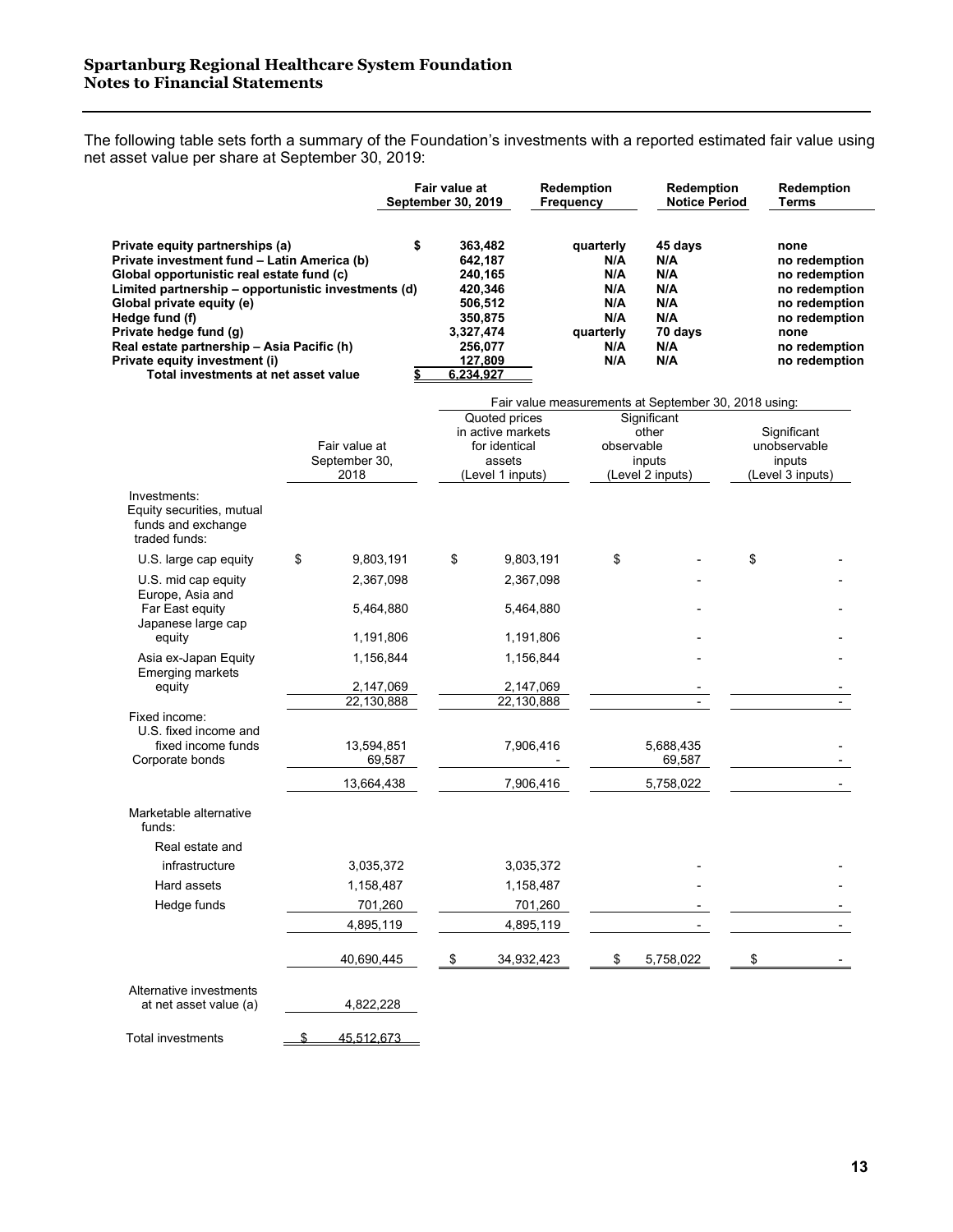(a) In accordance with Subtopic 820-10, certain investments that were measured at net asset value per share (or its equivalent) have not been classified in the fair value hierarchy. The fair value amounts presented in this table are intended to permit reconciliation of the fair value hierarchy to the line items presented in the statement of financial position.

The following table sets forth a summary of the Foundation's investments with a reported estimated fair value using net asset value per share at September 30, 2018:

|                                                                       | Fair value at             |                     | Redemption | <b>Redemption</b>    | <b>Redemption</b> |
|-----------------------------------------------------------------------|---------------------------|---------------------|------------|----------------------|-------------------|
|                                                                       | <b>September 30, 2018</b> |                     | Frequency  | <b>Notice Period</b> | Terms             |
| Private equity partnerships (a)                                       | \$                        | 455.037             | quarterly  | 45 days              | none              |
| Private investment fund - Latin America (b)                           |                           | 533.339             | N/A        | N/A                  | no redemption     |
| Global opportunistic real estate fund (c)                             |                           | 235.452             | N/A        | N/A                  | no redemption     |
| Limited partnership – opportunistic investments $(d)$                 |                           | 276,709             | N/A        | N/A                  | no redemption     |
| Global private equity (e)                                             |                           | 204.555             | N/A        | N/A                  | no redemption     |
| Hedge fund (f)                                                        |                           | 350.338             | N/A        | N/A                  | no redemption     |
| Private hedge fund (g)                                                |                           | 2,703,404           | quarterly  | 70 days              | none              |
| Real estate partnership - Asia Pacific (h)                            |                           | 34,863              | N/A        | N/A                  | no redemption     |
| Private equity investment (i)<br>Total investments at net asset value |                           | 28,531<br>4.822.228 | N/A        | N/A                  | no redemption     |

Investments, described in Note 3, are held at fair value and included in the table above except cash and cash equivalents totaling \$1,340,785 and \$773,184 at September 30, 2019 and 2018, respectively, which are held by the investment manager for investment.

The following is a description of the alternative investments held by the Foundation:

- (a) The Foundation has an alternative investment in a private equity partnership of \$363,482 and \$455,037 as of September 30, 2019 and 2018, respectively. The Foundation has committed a total of \$1,000,000 and has unfunded commitments as of September 30, 2019 and 2018 of \$248,283 and \$111,292, respectively. This partnership invests in twenty-four private equity partnerships whose objectives are to achieve diversification within the private equity asset classes (including, without limitation, investments relating to buy-outs, buy-ins, build ups, recapitalizations, consolidations and other acquisition transactions, investments that provide capital for business growth or fundamental business change, investments in financially or operationally troubled companies, investments involving other corporate finance transactions and venture capital investments). The partnership will terminate upon the earlier of 15 years from the date the Partnership commenced or upon termination of the investments in the underlying partnerships.
- (b) The Foundation has an alternative investment in a private investment fund of \$642,187 and \$533,339 as of September 30, 2019 and 2018, respectively. The fund's investment objective is to construct a portfolio of investments diversified by sector, county, and deal type, which collectively capture the mid-market growth opportunities in Latin America. The Foundation has committed a total of \$750,000 and has unfunded commitments as of September 30, 2019 and 2018 of \$155,843 and \$267,694, respectively.
- (c) The Foundation has an alternative investment in a private investment fund of \$240,165 and \$235,452 as of September 30, 2019 and 2018, respectively. The fund's investment objective is to achieve attractive riskadjusted returns by investing globally across a diverse set of corporate and direct real estate assets. The Foundation has committed a total of \$500,000 and has unfunded commitments as of September 30, 2019 and 2018 of \$252,378 and \$248,307, respectively.
- (d) The Foundation has an alternative investment in a private investment fund of \$420,346 and \$276,709 as of September 30, 2019 and 2018, respectively. The fund's investment objective is to achieve current returns as well as long-term capital appreciation through investments within the equity and debt securities market. The Foundation has committed a total of \$500,000 and has unfunded commitments as of September 30, 2019 and 2018 of \$100,965 and \$230,954, respectively.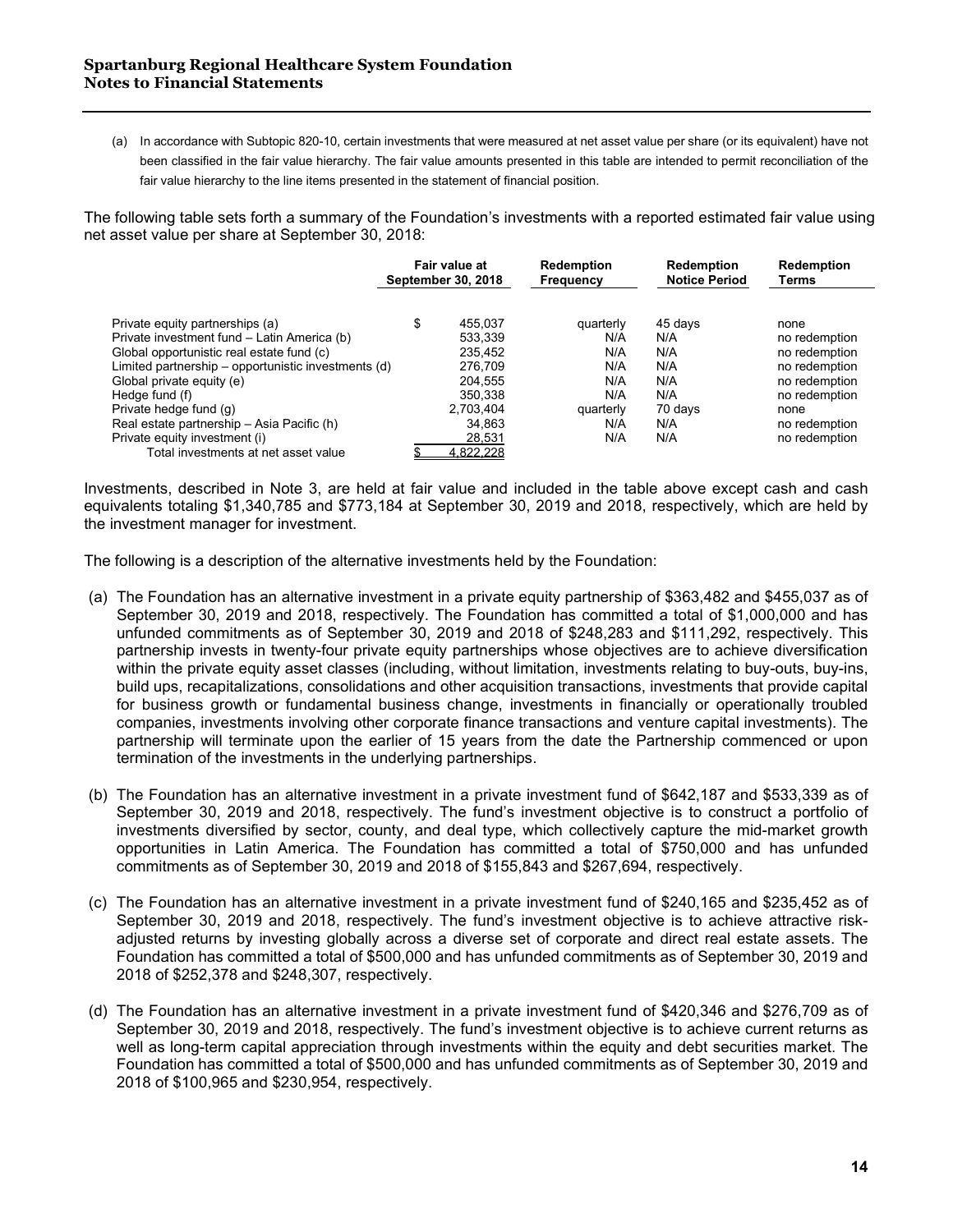- (e) The Foundation has an alternative investment in a private investment fund of \$506,512 and \$204,555 as of September 30, 2019 and 2018, respectively. The fund's investment objective is to construct an appropriately diversified, return-enhancing portfolio with imbedded flexibility with respect to strategy, stage of business development and other related factors through the investment market. The Foundation has committed a total of \$1,000,000 and has unfunded commitments as of September 30, 2019 and 2018 of \$482,879 and \$787,874, respectively.
- (f) The Foundation has an alternative investment in hedge fund of \$350,875 and \$350,338 as of September 30, 2019 and 2018, respectively. The fund is a special purpose vehicle that invests in other alternative investments. The fund has no committed amounts and redemption of shares can, at the fund manager's discretion, be accepted quarterly at the fund's NAV.
- (g) The Foundation has an alternative investment in a private hedge fund of \$3,327,474 and \$2,703,404 as of September 30, 2019 and 2018, respectively. The fund's investment objective is to generate a superior absolute and risk-adjusted rate of return, with low performance volatility and low correlation with global equity and fixedincome markets, over a full market cycle and to preserve capital during challenging market environments. The fund has no committed amounts and redemption of shares can, at the fund manager's discretion, be accepted quarterly at the fund's NAV.
- (h) The Foundation has an alternative investment in a private investment fund of \$256,077 and \$34,863 as of September 30, 2019 and 2018, respectively. The fund's investment objective is to purchase a broad range of opportunistic real estate investments in the Asia Pacific region. The Foundation has committed a total of \$1,000,000 and has unfunded commitments as of September 30, 2019 and 2018 of \$757,745 and \$954,204, respectively.
- (i) The Foundation has an alternative investment in a private investment fund of \$127,809 and \$28,531 as of September 30, 2019 and 2018, respectively. The fund's investment objective is to acquire interests in private equity investments, primarily through secondary market transactions. The Foundation has committed a total of \$1,000,000 and has unfunded commitments as of September 30, 2019 and 2018 of \$890,195 and \$971,469, respectively.

Unrealized gains and losses for each year are allocated between change in net assets with donor restrictions and change in net assets without donor restrictions based on the ratio of net assets with donor restrictions and net assets without donor restrictions to total net assets at the end of each reporting period. There were no transfers into or out of levels during the years ended September 30, 2019 and 2018. The Foundation recognizes transfers between levels in the fair value hierarchy at the end of the reporting period.

#### **Restrictions on Net Assets** 5.

At September 30, net assets without donor restrictions consist of the following:

|                                                            |  | 2019       | 2018 |            |
|------------------------------------------------------------|--|------------|------|------------|
| Board restricted endowment for Cancer Chairs Fund          |  | 1.294.393  |      | 1,271,826  |
| Board designated for Joe R. Utley Heart Resource Center    |  | 105,757    |      | 105,757    |
| Board designated for Gibbs Cancer Center at Pelham         |  | 3,423,858  |      | 3.426.071  |
| Board designated for Robert H. Chapman III Leadership Fund |  | 44.642     |      | 50,000     |
| Net assets without donor restrictions                      |  | 16.286.715 |      | 16,320,935 |
|                                                            |  | 21.155.365 |      | 21,174,589 |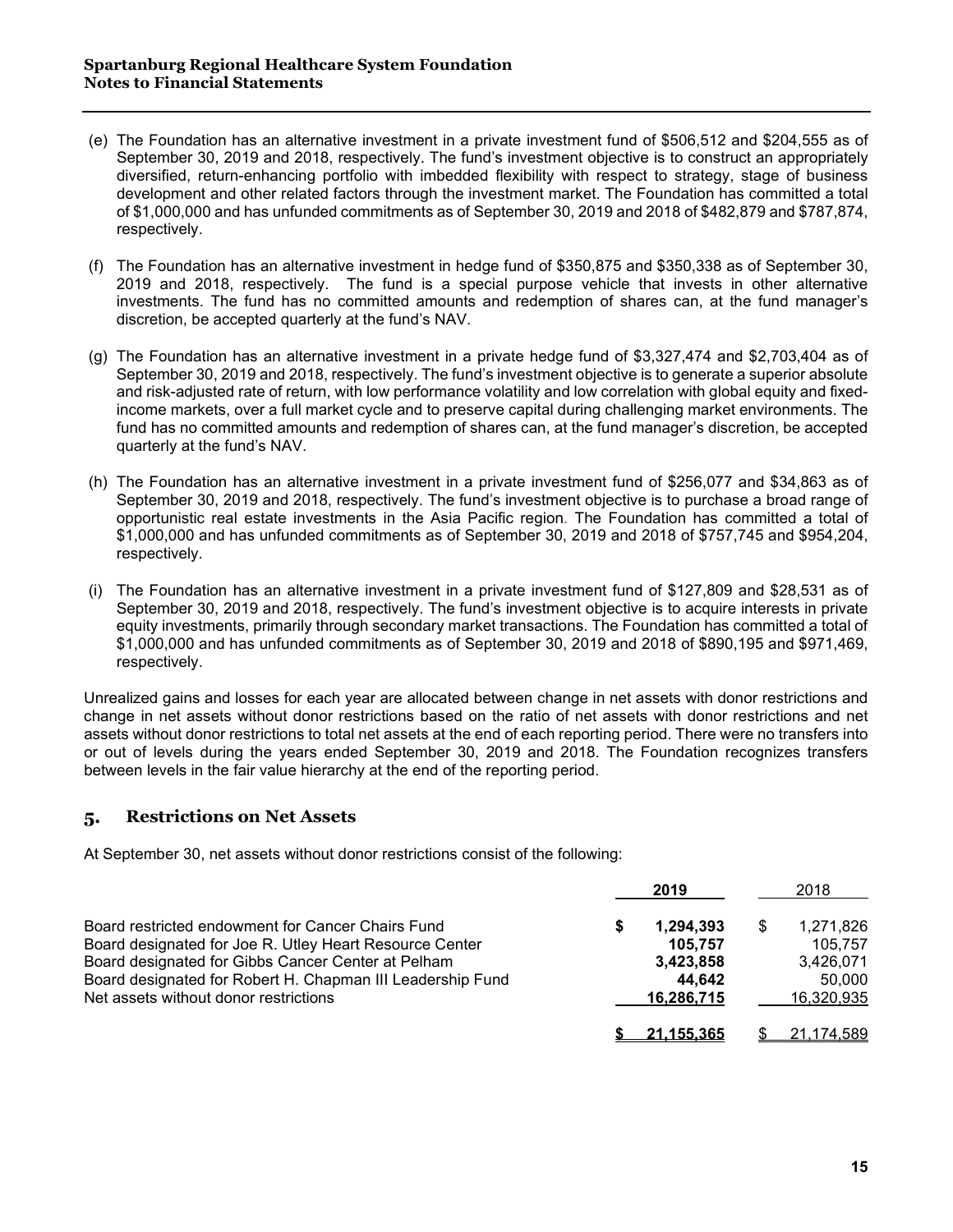At September 30, net assets with donor restrictions consist of the following:

|                            | 2019             |   | 2018       |
|----------------------------|------------------|---|------------|
| Cancer designated funds    | \$<br>22,022,076 | S | 20,324,141 |
| Heart services funds       | 1,871,385        |   | 1,837,009  |
| Hospice funds              | 1,630,842        |   | 1,466,654  |
| Community health funds     | 4,055,922        |   | 3,460,388  |
| Healing arts fund          | 612.947          |   | 623,806    |
| <b>Education funds</b>     | 1,429,329        |   | 1,373,246  |
| Children's funds           | 668,194          |   | 545.948    |
| Women's services funds     | 243,767          |   | 244.842    |
| Facility improvement funds | 622,245          |   | 476,063    |
|                            | 33,156,707       |   | 30,352,097 |

#### **Endowment Funds** 6.

The Foundation's endowment funds consist of ten individual donor-restricted funds established for a variety of purposes, which includes perpetual endowments and funds designated by the Board of Trustees to function as an endowment for the support of various funds. Net assets associated with endowment funds, including funds designated by the Board of Trustees to function as endowments, are classified and reported based on the existence or absence of donor-imposed restrictions.

#### *Interpretation of Relevant Law*

Management has interpreted South Carolina's Uniform Prudent Management of Institutional Funds Act ("UPMIFA") as requiring the preservation of the fair value of the original gift as of the gift date of the donor-restricted endowment funds absent explicit donor stipulations to the contrary. As a result of this interpretation, the Foundation has classified as perpetual endowment (a) the original value of gifts donated to the endowment, (b) the original value of subsequent gifts to the endowment, and (c) accumulations to the endowment made in accordance with the direction in the applicable gift instrument at the time the accumulation is added to the fund. The remaining portion of the donor-restricted endowment fund that is not classified in perpetuity is classified as net assets with donor restrictions until those amounts are appropriated for expenditure by the Foundation in a manner consistent with the standard of prudence prescribed by UPMIFA. In accordance with UPMIFA, the Foundation considers the following factors in making a determination to appropriate or accumulate donor-restricted endowment funds:

- (1) The duration and preservation of the endowment fund;<br>(2) The purposes of the Foundation and the donor-restricte
- The purposes of the Foundation and the donor-restricted endowment fund;
- (3) General economic conditions;
- (4) The possible effect of inflation and deflation;
- The expected total return from income and the appreciation of investments;
- (6) The investment policies of the Foundation.

### *Funds with Deficiencies*

From time to time, the fair value of assets associated with individual donor-restricted endowment funds may fall below the level that the donor or UPMIFA requires the Foundation to retain as a fund of perpetual duration. There were no deficiencies of this nature that are reported in net assets without donor restrictions as of September 30, 2019 and 2018.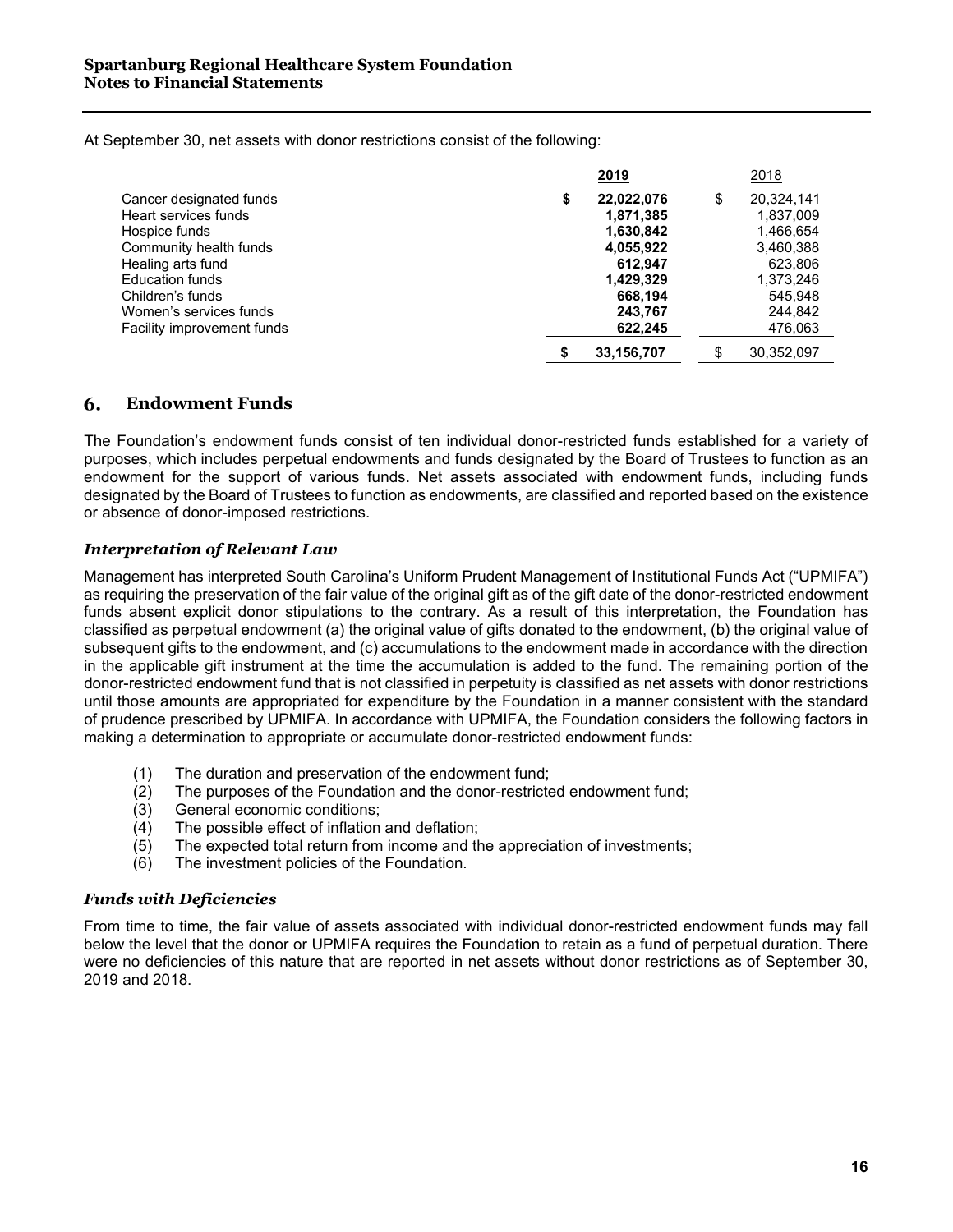#### *Return Objectives and Risk Parameters*

The Foundation has adopted investment and spending policies for endowment assets that attempt to provide a predictable stream of funding to programs supported by its endowments while seeking to maintain the purchasing power of the endowment assets. Endowment assets include those assets of donor-restricted funds that the Foundation must hold in perpetuity or for a donor-specified period(s) as well as board-designated funds. Under this policy, as approved by the Board of Trustees, the endowment assets are invested in a manner that is intended to produce results that allow for growth of the corpus while minimizing the fluctuations in the value of the portfolio to meet the payout obligations as approved by the Board of Trustees.

#### *Strategies Employed for Achieving Objectives*

To satisfy its long-term rate-of-return objectives, the Foundation relies on a total return strategy in which investment returns are achieved through both capital appreciation (realized and unrealized) and current yield (interest and dividends). The Foundation targets a diversified asset allocation that places a greater emphasis on equity-based investments to achieve its long-term return objectives within prudent risk constraints.

#### *Spending Policy and How the Investment Objectives Relate to the Spending Policy*

The Foundation policy is to appropriate funds as needed and requested by the District. Amounts appropriated each year depend on District requests for the funds based on the donor intended purposes in accordance with the Foundation's mission. Accordingly, over the long term, the Foundation expects the current spending policy to allow its endowment to grow at the rate of inflation annually. This is consistent with the Foundation's objective to maintain the purchasing power of the endowment assets held in perpetuity or for a specified term as well as to provide additional real growth through new gifts and investment return.

Endowment net asset composition by type of fund as of September 30, 2019 is as follows:

|                                                         | <b>Without Donor</b><br><b>Restrictions</b> | <u> 2019</u><br><b>With Donor</b><br><b>Restrictions</b> | Total |           |  |  |
|---------------------------------------------------------|---------------------------------------------|----------------------------------------------------------|-------|-----------|--|--|
| Donor-restricted<br>endowment funds<br>Board designated | \$<br>$\sim$                                | 1,513,695<br>S                                           |       | 1,513,695 |  |  |
| endowment funds                                         | 1,294,393                                   | -                                                        |       | 1,294,393 |  |  |
| Total funds                                             | 1,294,393                                   | 1,513,695                                                |       | 2,808,088 |  |  |

Changes in endowment net assets by type of fund for the year ended September 30, 2019 are as follows:

|                                                                 | <b>Without Donor</b><br><b>Restrictions</b> | 2019<br><b>With Donor</b><br><b>Restrictions</b><br><b>Total</b> |    |           |  |
|-----------------------------------------------------------------|---------------------------------------------|------------------------------------------------------------------|----|-----------|--|
| Endowment net assets,                                           |                                             |                                                                  |    |           |  |
| September 30, 2018<br>Investment return:                        | \$<br>1,271,826                             | \$<br>570,108                                                    | \$ | 1,841,934 |  |
| Investment income<br>Net appreciation                           | 25,557                                      | 11,482                                                           |    | 37,039    |  |
| (depreciation)                                                  | (2,990)                                     | 38,202                                                           |    | 35,212    |  |
| Total investment return<br>Appropriation of<br>endowment assets | 22,567                                      | 49,684                                                           |    | 72,250    |  |
| for expenditure                                                 |                                             | (54, 530)                                                        |    | (54,530)  |  |
| Contributions                                                   |                                             | 948,433                                                          |    | 948,433   |  |
| Endowment net assets,<br>September 30, 2019                     | 1.294.393                                   | 1,513,695                                                        |    | 2,808,088 |  |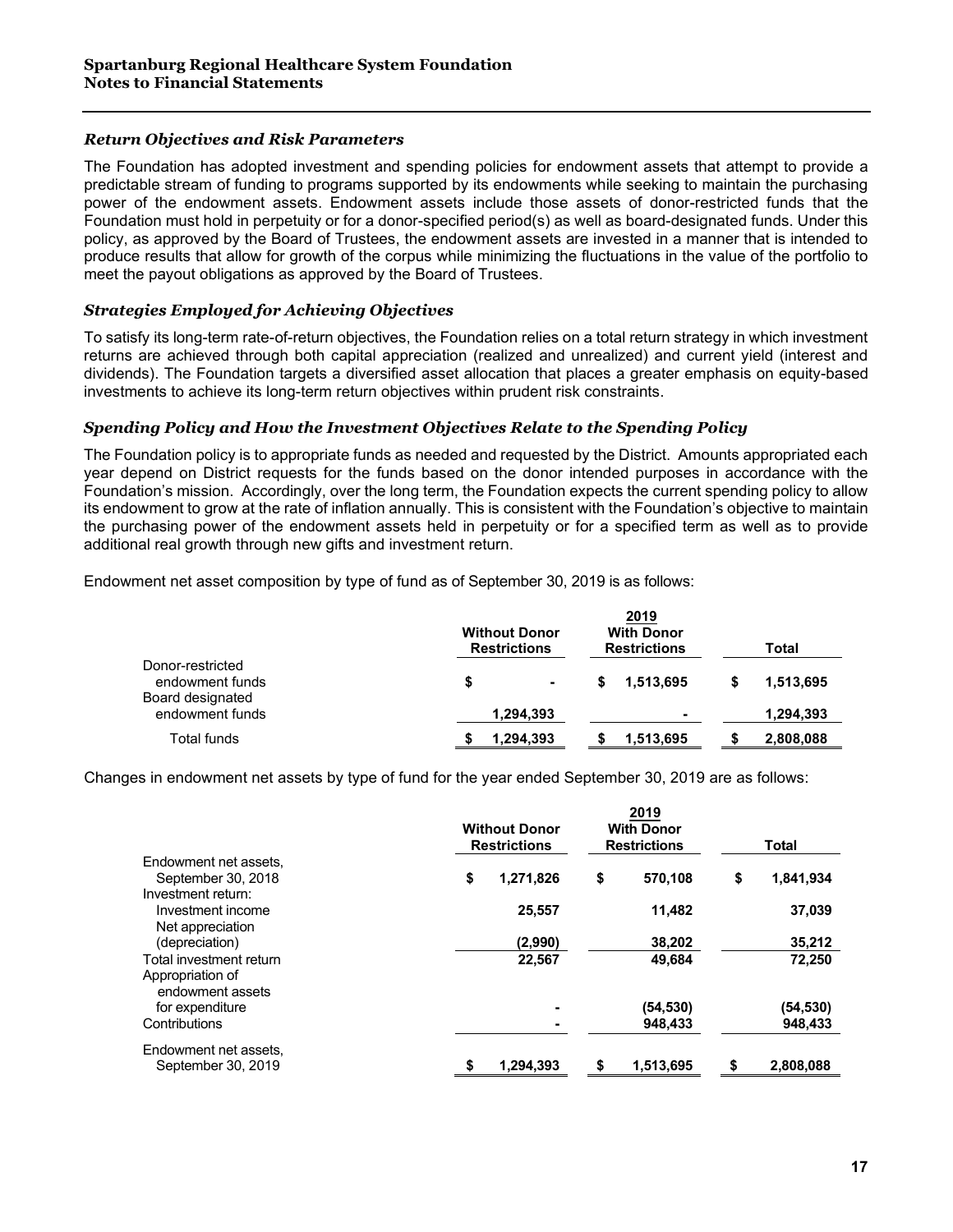Endowment net asset composition by type of fund as of September 30, 2018 is as follows:

|                                                         | 2018                                        |                                          |               |  |  |  |  |  |
|---------------------------------------------------------|---------------------------------------------|------------------------------------------|---------------|--|--|--|--|--|
|                                                         | <b>Without Donor</b><br><b>Restrictions</b> | <b>With Donor</b><br><b>Restrictions</b> | Total         |  |  |  |  |  |
| Donor-restricted<br>endowment funds<br>Board designated | \$<br>$\overline{\phantom{a}}$              | 570.108<br>S                             | \$<br>570.108 |  |  |  |  |  |
| endowment funds                                         | 1,271,826                                   |                                          | 1,271,826     |  |  |  |  |  |
| Total funds                                             | 1,271,826                                   | 570,108                                  | 1,841,934     |  |  |  |  |  |

Changes in endowment net assets by type of fund for the year ended September 30, 2018 are as follows:

|                         |    | <b>Without Donor</b><br><b>Restrictions</b> | 2018<br><b>With Donor</b><br><b>Restrictions</b> | <b>Total</b>    |  |  |
|-------------------------|----|---------------------------------------------|--------------------------------------------------|-----------------|--|--|
| Endowment net assets,   |    |                                             |                                                  |                 |  |  |
| September 30, 2017      | \$ | 1.221.821                                   | \$<br>550.836                                    | \$<br>1,772,657 |  |  |
| Investment return:      |    |                                             |                                                  |                 |  |  |
| Investment income       |    | 23.494                                      | 9,716                                            | 33,210          |  |  |
| Net appreciation        |    | 26,511                                      | 10,706                                           | 37,217          |  |  |
| Total investment return |    | 50,005                                      | 20,422                                           | 70.427          |  |  |
| Appropriation of        |    |                                             |                                                  |                 |  |  |
| endowment assets        |    |                                             |                                                  |                 |  |  |
| for expenditure         |    |                                             | (3, 467)                                         | (3,467)         |  |  |
| Contributions           |    |                                             | 2,317                                            | 2,317           |  |  |
| Endowment net assets,   |    |                                             |                                                  |                 |  |  |
| September 30, 2018      | \$ | 1,271,826                                   | \$<br>570,108                                    | 1.841.934       |  |  |

#### **Related Party Transactions** 7.

The District pays substantially all the operating expenses on behalf of the Foundation. The District paid \$1,903,550 and \$1,652,549 in 2019 and 2018, respectively, on behalf of the Foundation, which has been recorded in the financial statements as a contribution. In addition, the District provides office space to the Foundation. The District has estimated the fair value of the office space to be approximately \$125,000 and \$121,000 for the years ended September 30, 2019 and 2018, respectively, which has been recorded in the financial statements as a contribution.

As of September 30, 2019 and 2018, the Foundation had receivables from the District for payroll and other operating expenses of \$65,408 and \$49,839 respectively.

#### 8. **Executive Liability Insurance**

The Foundation is not currently involved in any material litigation related to executive liability claims. Management believes if any claims occur in the future, they will be settled within the limits of coverage, which is on claims-made basis, with insurance limits of \$1,000,000 per claim and \$3,000,000 in aggregate. The Foundation's executive liability insurance is a claims-made policy. Should this policy lapse and not be replaced with equivalent coverage, claims based upon occurrence during its term, but reported subsequent thereto, will be uninsured.

#### **Concentrations** 9.

During the year, approximately 38% of total contribution revenues were received from three donors. Approximately 17% of total pledges receivable is due from these donors.